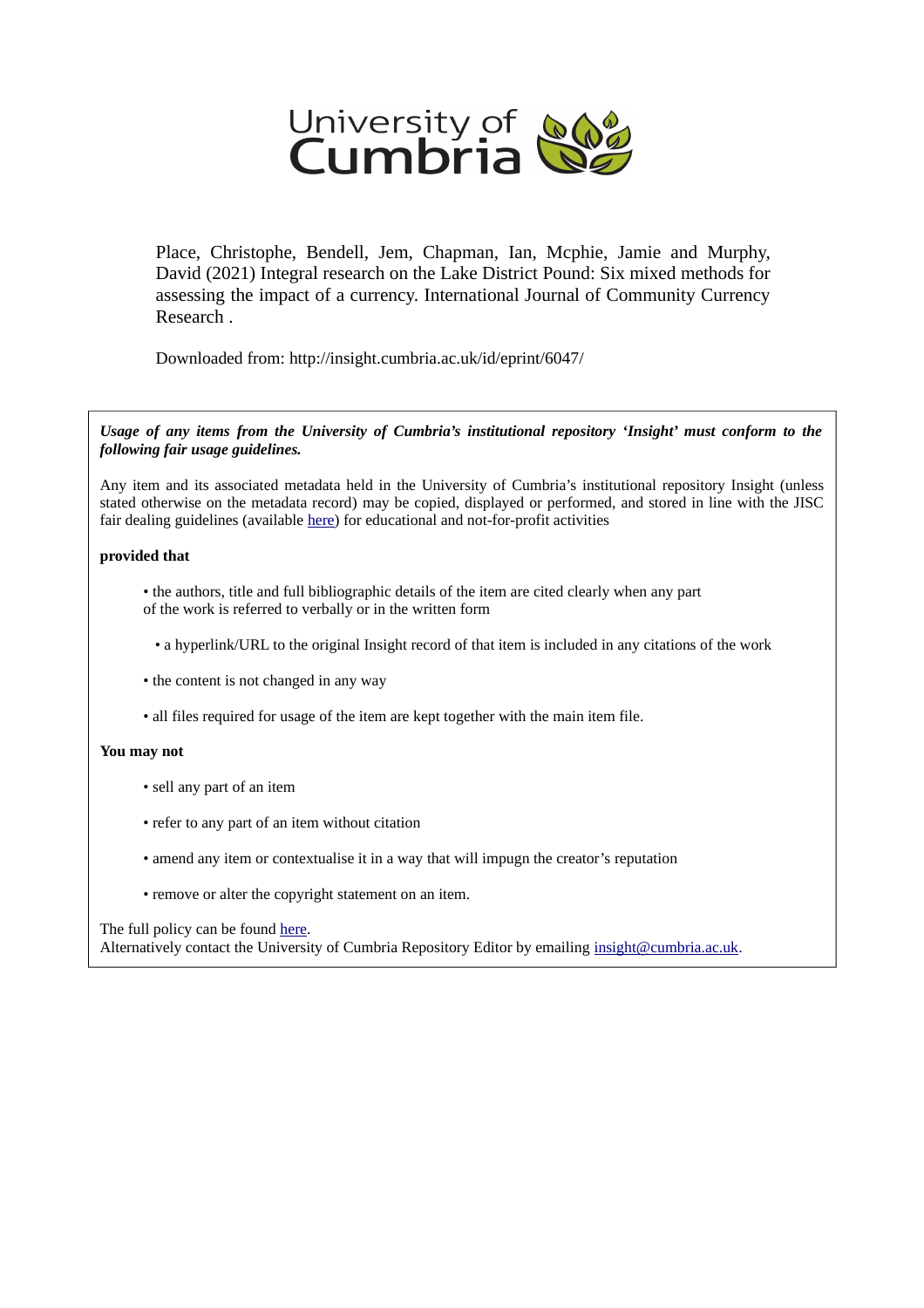

# INTEGRAL RESEARCH ON THE LAKE DISTRICT POUND: SIX MIXED METHODS FOR ASSESSING THE IMPACT OF A CURRENCY

Christophe Place\*, Jem Bendell\*\*, Ian Chapman\*\*\*, Jamie McPhie\*\*\*\* and David F. Murphy\*\*\*\*\*

*\*Lancaster University and University of Cumbria, Lancaster, United Kingdom, Email: [cp@christopheplace.com](mailto:cp@christopheplace.com)*

*\*\*University of Cumbria, London, United Kingdom, Email: iflas@cumbria.ac.uk* 

*\*\*\*University of Cumbria, Lancaster, United Kingdom, Email: ian.chapman@cumbria.ac.uk* 

*\*\*\*\*University of Cumbria, Ambleside, United Kingdom, Email: [jamie.mcphie@cumbria.ac.uk](mailto:jamie.mcphie@cumbria.ac.uk)*

*\*\*\*\*\*University of Cumbria, Ambleside, United Kingdom, Email[: david.murphy@cumbria.ac.uk](mailto:david.murphy@cumbria.ac.uk)*

## **ABSTRACT**

How does one assess the impact of a currency innovation? This study explores the experience of the Lake District Pound (LD£), a free local currency issued by a social enterprise from May 2018 to January 2020, for approximately LD£215'000 within 342 local independent businesses and 28 bureaux de change – who were also stamping passports – and based in the Lake District National Park, a UNESCO World Heritage Site in Northwest England. After presenting the historical and regional context, we will introduce six mixed methods – consistent with integrative research approach of Integral Methodological Pluralism based on Complex Integral Realism – and analyse the respective and combined results of 12 data collections over 25 months to provide a holistic impact assessment. By promoting the local heritage and by providing a unique visitor experience, it has had some impact on local spending and the local economy and has raised some awareness of localism and Money; without transforming behaviour and the local supply chain. It has proven its groundbreaking revenue model based on the annual leakage once the currency expires: keeping rather than spending it – targeting visitors rather than residents. Its short-term financial plan proved unsuccessful in generating profit for two charities (environmental conservation, community support).

## **KEYWORDS**

Integral research, mixed methods, impact assessment, currency innovation, Lake District Pound, National Park, World Heritage Site.

**To cite this article:** Place, C, Bendell, J, Chapman, I, McPhie, J and Murphy, D F (2021) 'Integral research on the Lake District Pound: six mixed methods for assessing the impact of a currency' *International Journal of Community Currency Research Volume 25 (Issue 1) 34-51*; www.ijccr.net; ISSN 1325-9547; DO[I http://dx.doi.org/10.15133/j.ijccr.2021.003](http://dx.doi.org/10.15133/j.ijccr.2021.003)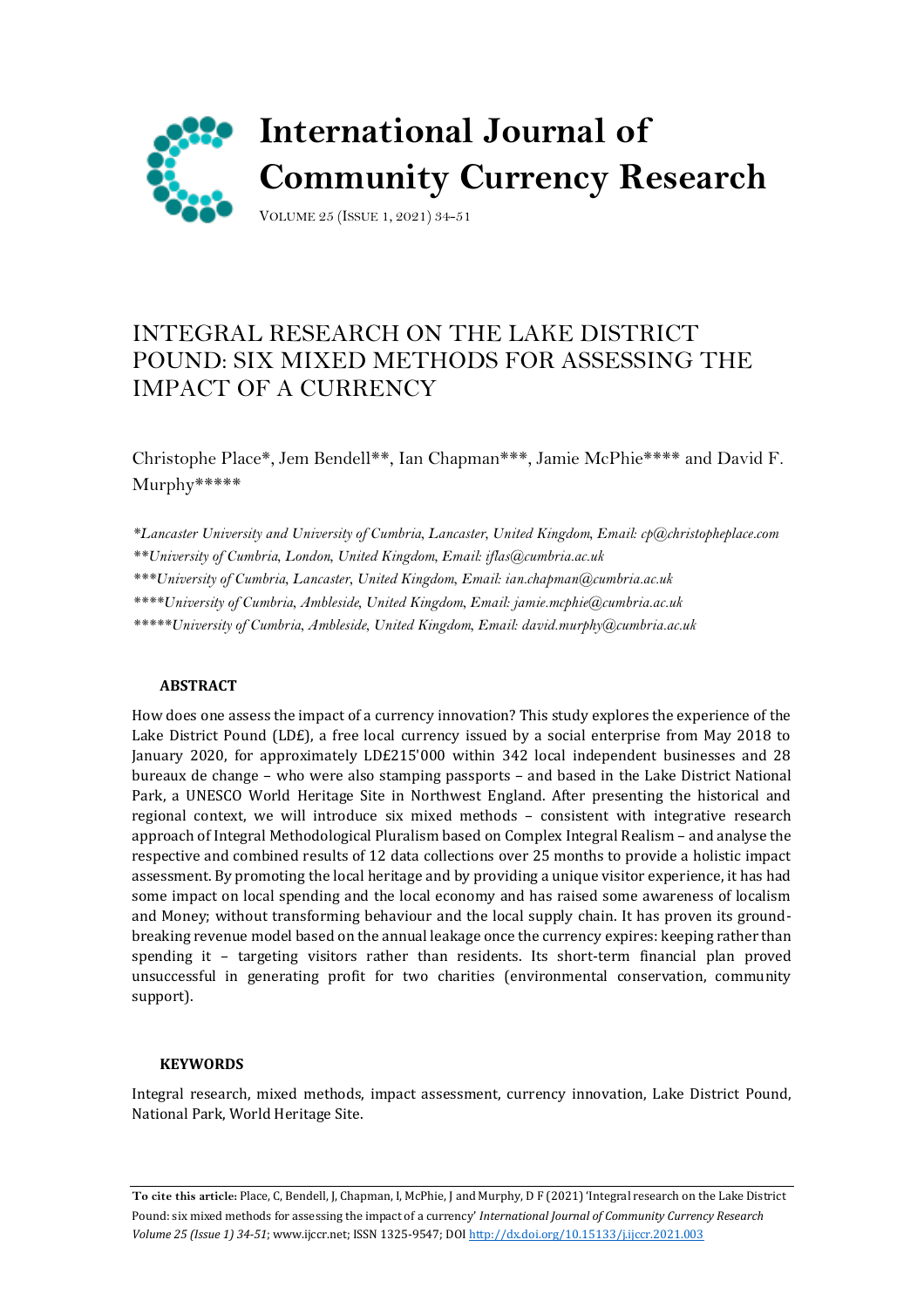#### **ACKNOWLEDGMENT**

We would like to thank Prof. Laura Rival from the Institute of Social and Cultural Anthropology (ISCA) of the University of Oxford; Prof. Frank Peck from the Centre for Regional Economic Development (CRED) of the University of Cumbria; Prof. James P. Stodder from the Boston University; Dr. Leander Bindewald from Monneta Network for Monetary Diversity; and Matthew Slater from Community Forge for their insightful comments during the research project; as well as Jacqueline Wallace from Yoga Sapien and Jessica Cody from Morecambe Bay Hospitals for their reviews on this research article. We would also like to thank Ken Royall, and Katy Whenray – the founder and Chief Executive Officer, and the Business Relationship Manager of The Lakes Currency Project, respectively – for their personal insights and lucid analysis; and without whom the Lake District Pound would never have seen the light of day. We would finally like to thank both the Institute for Leadership and Sustainability (IFLAS), and the Eco-innovation Cumbria programme (led by the University of Cumbria partnering with Lancaster University and the University of Central Lancashire and financed by the European Regional Development Fund) who provided a research project position of three years for the investigation of the Lake District Pound. Not forgetting the School of Anthropology and Museum Ethnography (SAME) of the University of Oxford for welcoming the lead author as a visiting scholar from 2020 to 2021.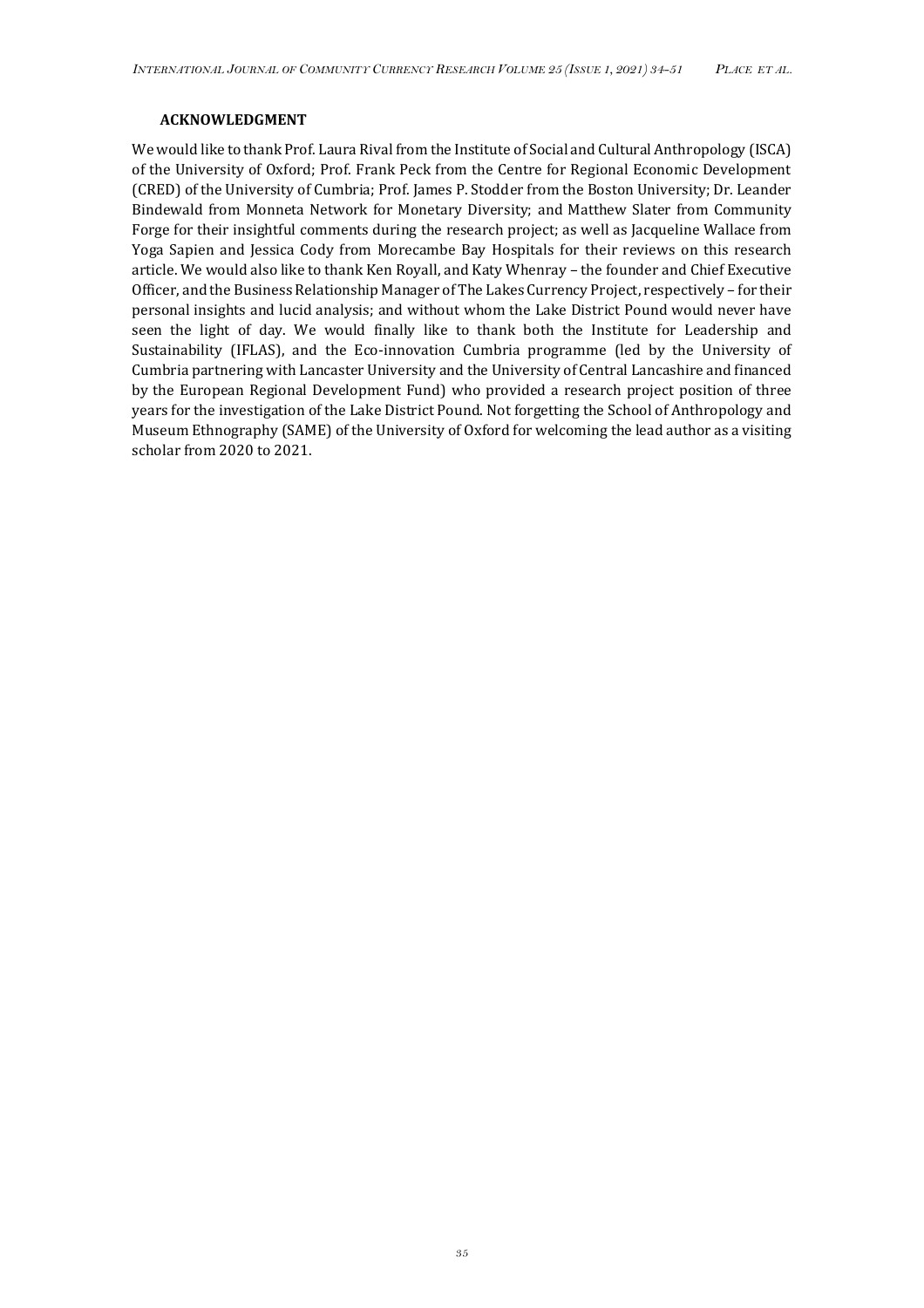#### **1. INTRODUCTION: HOW DOES ONE ASSESS THE IMPACT OF A CURRENCY INNOVATION?**

In the field of currency innovation, there is a research gap in terms of its impact assessment and improvement of complementary currencies (Place, 2018; Place and Bindewald, 2015; Michel and Hudon, 2015; Seyfang and Longhurst, 2013; Dittmer, 2013).

To investigate a phenomenon, to assess its impact (significant influence and effect), to measure its success (achieving assumed goals); the chosen perspectives and lens would influence both methods and results (data collection and analysis). Consequently, "How does one assess the impact of a currency innovation?" is a necessary preliminary question to, "What is the impact of a currency innovation?"

To explore a holistic approach to currency impact assessment, we will study the specific case of the Lake District Pound – launched on 01 May 2018 and ended on 31 January 2020 – and its associated research questions.

What are the initial conditions which influence the implementation of a local currency in a National Park and World Heritage Site?

How does one measure the impact of a local currency initiative in rural context impacted by substantial tourist influx?

To what extent does this currency innovation have the potential to become a social and sustainability innovation that supports the local economy and community?

To answer these questions, we will first present the historical and regional context of this complementary currency in order to provide background on the subject. We will then address the six mixed methods consistent with Integral Methodological Pluralism and their respective results to assess the impact of this complementary currency in a holistic manner. Finally, through a combined analysis of these research approaches and techniques, we will discuss the methodological contributions and perspectives.

This paper is written in the first-person plural (we), except for the sole and direct experience of the lead author – namely Christophe Place – written in the first-person singular (I).

# **2. HISTORICAL BACKGROUND AND REGIONAL CONTEXT: A LOCAL CURRENCY IN A NATIONAL PARK AND WORLD HERITAGE SITE IN THE ERA OF CASHLESS SOCIETY.**

Focusing on the Lake District National Park in the county of Cumbria in the United Kingdom, this paper explores a unique and arguably benchmark case with its impact assessment research being supported by both the Institute for Leadership and Sustainability and the Eco-innovation Cumbria programme. The Lake District Pound (LD£) was a complementary currency that supports local independent businesses and community projects – and was managed by a Social and Solidarity Economy organisation, called social enterprise (Lafferty and Place, 2019; Moulaert and Ailenei, 2005). This project was an example of sustainable development in action and was consistent with the critical agenda of the 2015-2020 management plan and actions of the Lake District National Park Partnership (LDNPP, 2019). This partnership, launched in 2006, agreed on a vision linked with the 2030 Agenda of the Sustainable Development Goals (SDGs) – to realise greater and wider sustainability in diverse contexts (UN General Assembly, 2014; Dodds et al., 2016).

With 19.17 million tourists visiting the Lake District in 2017 and spending approximately £1'417 million – of which 0.2% swapped in LD£ was projected as its Serviceable Obtainable Market (SOM), equivalent to LD£2.834 million or 38'340 tourists, similar to the 41'000 inhabitants in the Lake District. This tourism sector provided 18'565 full time jobs in 2017 and represented 25.31% of Cumbria's Gross Domestic Product in 2006. It is the most visited and richest National Park in United Kingdom, and the first and only one which is also a United Nations Educational, Scientific and Cultural Organization (UNESCO) World Heritage Site – since July 2017 thanks to its unique natural landscape and historical culture (Cumbria Tourism, 2017; LDNPA, 2017; National Parks, 2014). This creates tension between economic development (e.g. agriculture, tourism) and culture or nature conservation (e.g. reforestation, rewilding) (Waterton, 2005). Economic tension accentuated by the fact that Cumbria is one of the poorest counties in England, with migrant workers living outside the Lake District but working within it (Cumbria Tourism, 2017). Therefore,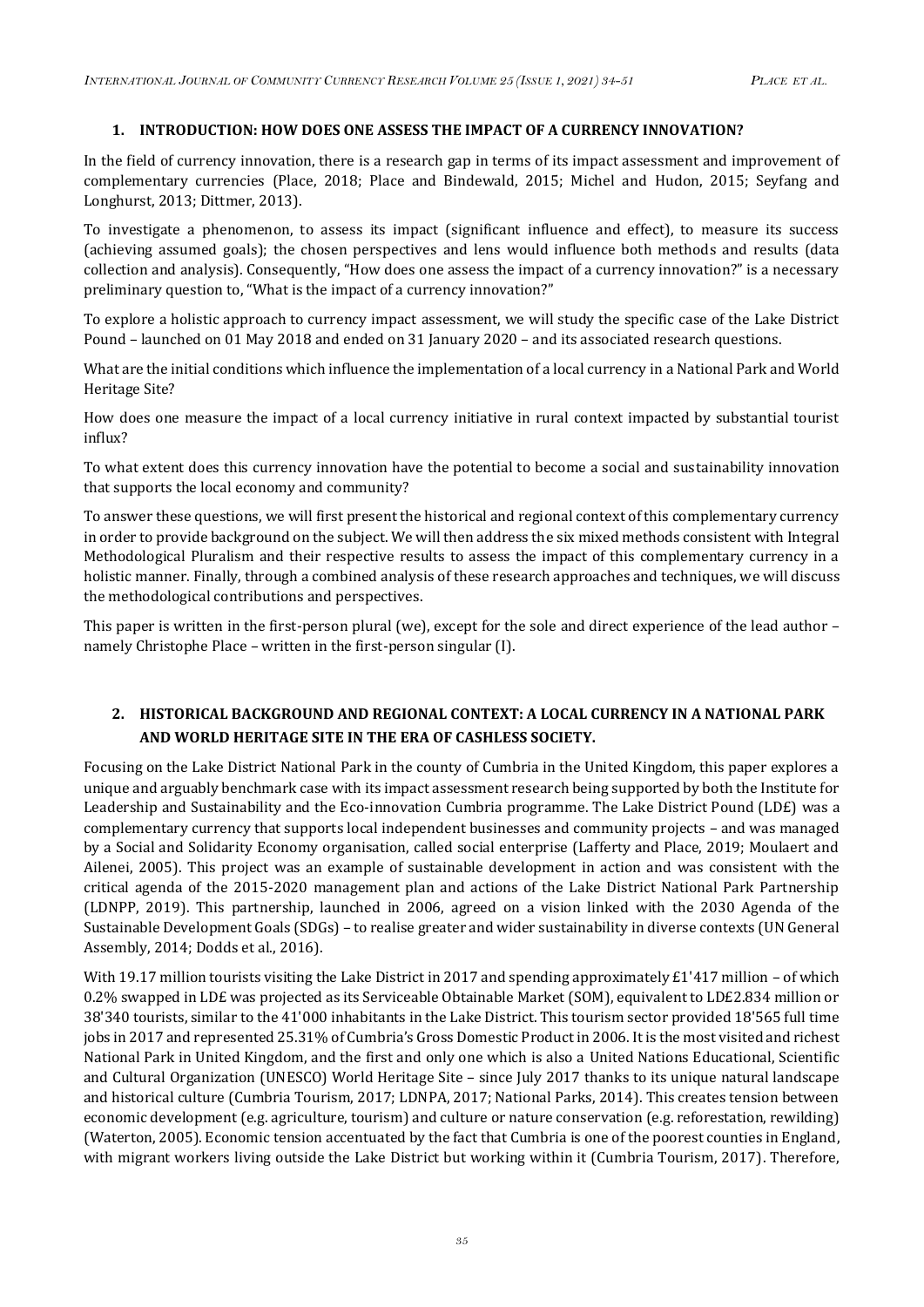Cumbria is a unique place that brings together individuals and organisations engaged in and committed to local efforts to find a balance between environmental, social, and economic sustainability.

Concerning the rise of a cashless society and the fall of cash system, cash was still representing 40% of the payment, with a 10% rise of banknotes in circulation for both storage and payment between 2015 and 2016, despite cashless growing by 11% from 2015 to 2016 (BRC, 2015; Tetlow, 2017). Already 58% of the population were using contactless in 2018 in North West England. It is predicted that cash could fall to just 10% of all payments within the next 15 years (UK Finance, 2019; Access to Cash Review, 2019). Not to mention the mass arrival of RFID (i.e. radio frequency identification) cashless payment wristbands for events and festivals.

The historical and regional context of this complementary currency was at the heart of the tension between economic growth (the LD£ was surfing on the wave of tourism opportunity) and socio-environmental conservation (the LD£ was supporting the conservation of both culture and landscape in a National Park and World Heritage Site). Within the economic context of cashless society, the LD£ was launched as a paper format with the intention to evolve into a digital one. We will continue our research journey to discover how the LD£ tried to reconcile these tensions.

# **3. METHODS, RESULTS AND IMPACT: AN INTEGRAL RESEARCH METHOD FOR A HOLISTIC IMPACT ASSESSMENT**

Money is a discursive institution constituted by a system of rules, values, and norms: with Money as a concept, currency as its instantiations, and conventional money as we know it (Bindewald, 2018, p. 66). Discourse is at the foundation of institutionalism and refers to the rules, norms and conventions providing the structures and influencing our behaviours (Bindewald 2018, p. 74). As Money could be studied as an integral object of inquiry (i.e. a subjective value and belief, which objectively influence our behaviour and collaboration – and vice versa), a holistic and integrative research approach of this phenomena is relevant. Indeed, the investigation of currency and money is, intrinsically, a research study full of complexity and interdisciplinarity by nature; but it has predominantly been explored through a positivist and empirical lens throughout the ages (Arnsperger, 2009).

Integral research looks at reality through the lens of four quadrants, as well as various levels of evolution, depending on both an individual or collective point of view, and an interior or exterior point of view through a framework called All Quadrants All Levels (AQAL) (Marshall, 2012). Based on a post-postmodern metatheory, Integral theory model (scholarship and application) is by essence considered as a multidisciplinary, interdisciplinary and transdisciplinary approach (Esbjörn-Hargens, 2006, p. 91). Therefore, this complex transdisciplinary-driven research (which aims to explore and uncover the underlying assumptions and implicit foundations of the method, subject and object of inquiry) explicitly and superficially spans the methodological surfaces of any in-depth expertise and specialisation of discipline-based research (Montuori, 2013, p. 6). According to Christian Arnsperger, this framework is suitable and recommended for the study of economic and monetary systems, or Full-Spectrum Economics (Arnsperger, 2009) that we could also call 'Integral economics':

"The use of AQAL is our best chance to be able to use a whole spectrum of methodological tools that will gradually push our economies on an evolutionary-developmental path toward higher existential and critical performance." (Arnsperger, 2010, p.18).

This book has been reviewed in 2010 by Bernard Lietaer (Lietaer, 2010), and the two went on to co-author Money and Sustainability in 2012 (Lietaer et al., 2012).

Integral research (based on Ken Wilber's Integral theory and enhanced by both Edgar Morin's Complex thought and Roy Bhaskar's Critical realism, to propose a Sean Esbjörn-Hargens's Complex Integral Realism research approach (Bhaskar et al., 2016)) uses its own methodological research approach to validate knowledge – referred as Integral Methodological Pluralism – through the inclusion of irreducible methodologies for accessing reproducible knowledge, or verifiable and repeatable experience. Indeed, Integral research is an approach to research that explore the multi-faceted and multi-dimensional nature of complex phenomena. This is reflexively situated and informed at all major phases of the research process by Integral Methodological Pluralism. Its principles systematically integrate data sets, while broadening the methodological structure from the use of at least (Esbjörn-Hargens, 2006; Hochachka, 2008, 2009; Hedlund, 2010, p. 11-12, 23-26).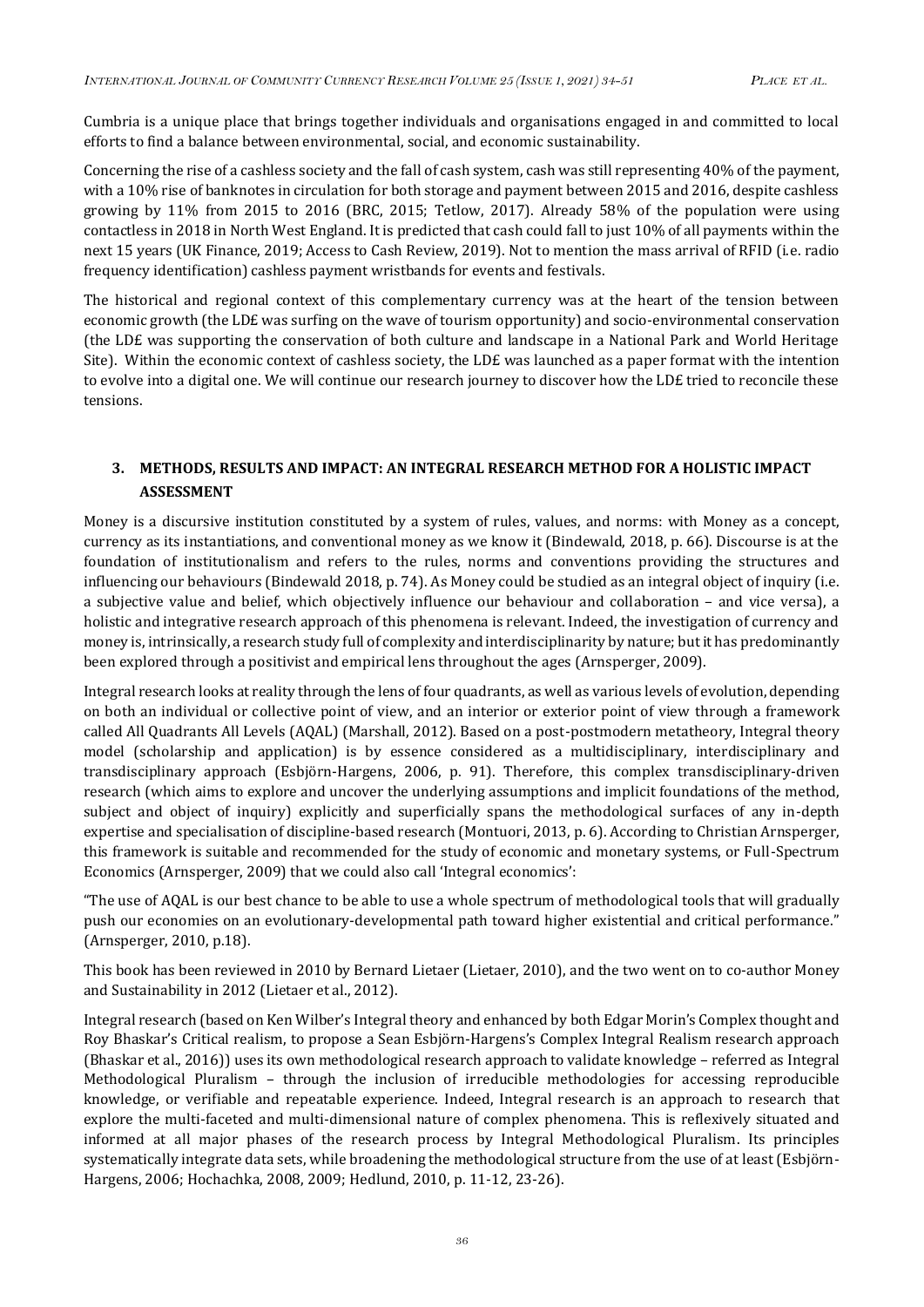- One qualitative and one quantitative method.
- One first-, second-, and third-person methodology for the three domains of personal, interpersonal, and practical reality.
- One methodology from each of the six methodological families for: personal experiential and developmental, interpersonal interpretative and ethnomethodological, practical empirical and systems lines of inquiry – by excluding autopoiesis and social autopoiesis due to its limited implementation (in our specific case, we opted for this third option).
- All eight zones of methodological families, all the levels, all the lines, all the states, all the types, across all major validity claims and all major judgements – at most.

Although Integral research aims to be an integrated or mixed method research approach, it usually produces quasimixed studies or multi-method research. Integrated or mixed method research approach authentically mixes or integrates methods or data sets and by combining quantitative and qualitative research techniques, methods, approaches, concepts, or language into a single study. Quasi-mixed studies are without substantive integration of the data sets and findings or interpretations. Multi-method research is the inclusion of multiple methods or data sets in a single study rather than its integration (Tashakkori and Teddlie, 1998; Esbjörn-Hargens, 2006; Hedlund, 2010, p. 23-24; Creswell and Plano Clark, 2018). Producing the latter, we will aim for the former.

There are eight methodological families, or zones, inherent to a truly Integral research approach to understand and investigate a phenomenon (Place, 2021). Indeed, each quadrant perspective or dimension is linked to a methodological family, from an inside or outside viewpoint. And each methodological family is related to a mode of investigation (practices or techniques) and a validity claim or consideration (Esbjörn-Hargens, 2006, p. 90; Martin, 2008; Shaik, 2016).

Respecting the Integral Methodological Pluralism research by using a mixed method approach with a convergent core design, we will combine six research techniques corresponding to six out of eight methodological families: using at least one per quadrant but avoiding the two-fold (Social) Autopoiesis research methods as being difficult to implement and "the hardest methods to understand and use" (Esbjörn-Hargens, 2006, p. 101). This convergent core design uses parallel methodological strands to merge or integrate results and interpretations, to expand or provide understanding, to validate and confirm results, and to develop corroborated conclusions by comparing and combining the databases (Creswell and Plano Clark, 2018, p. 222, 293).

| <b>Research methods</b>          | <b>Research techniques</b>         | Data collection                                                       |
|----------------------------------|------------------------------------|-----------------------------------------------------------------------|
| N/A. Autopoiesis (zone 5)        | N/A                                | N/A                                                                   |
| Behaviours "IT" (inside)         |                                    |                                                                       |
| N/A. Social autopoiesis (zone 7) | N/A                                | N/A                                                                   |
| Systems "ITS" (inside)           |                                    |                                                                       |
| 1. Hermeneutics (zone 3)         | Participatory action research      | Neutral 19 stakeholders mapping (05-11.2018)                          |
| Cultures "WE" (inside)           |                                    |                                                                       |
| 2. Systems theory (zone 8)       | Econometrics accounting            | Positive 7 months' ledger (05-11.2018)                                |
| Systems "ITS" (outside)          |                                    |                                                                       |
| 3. Structuralism (zone 2)        | Autoethnography                    | Positive 8 users' live autoethnography (06.2018, 11.2018, 02-         |
| Experiences "I" (outside)        |                                    | 08.2019, 08.2019, 08-09.2019)                                         |
| 4. Empiricism (zone 6)           | Case study: quantitative survey    | Negative 100 users' live surveys (08.2018)                            |
| Behaviours "IT" (outside)        |                                    | Negative 50 users' live surveys (08.2018)                             |
|                                  |                                    | Neutral 12 outlets' live observations (08.2018)                       |
|                                  |                                    | Neutral 7 traders' online polls (10-12.2018)                          |
|                                  |                                    | Neutral 100 stakeholders' live surveys (08-12.2019)                   |
| 5. Ethnomethodology (zone 4)     | Ethnography: qualitative interview | Negative 9 outlets' online questionnaires (09-10.2018)                |
| Cultures "WE" (outside)          |                                    | Neutral 40 stakeholders' live interviews plus polls (11.2019-01.2020) |
| 6. Phenomenology (zone 1)        | Meditation                         | Positive 7 non-users' online interviews (02-03.2020)                  |
| Experiences "I" (inside)         | Fasting                            | Positive 1 non-user's live phenomenology (02-06.2020)                 |

|  |  | Table: Research techniques used according to Integral Methodological Pluralism |
|--|--|--------------------------------------------------------------------------------|
|  |  |                                                                                |

To minimise the threats of such core design (Creswell and Plano Clark, 2018, p. 251), we did the following.

- Addressed parallel questions and concepts in data collection.
- Extracted half of the sample size for qualitative interviews from quantitative surveys (i.e. 18 out of 40 interviews), with few personal relatives – but expanded it due to the lack of sufficient follow-up agreement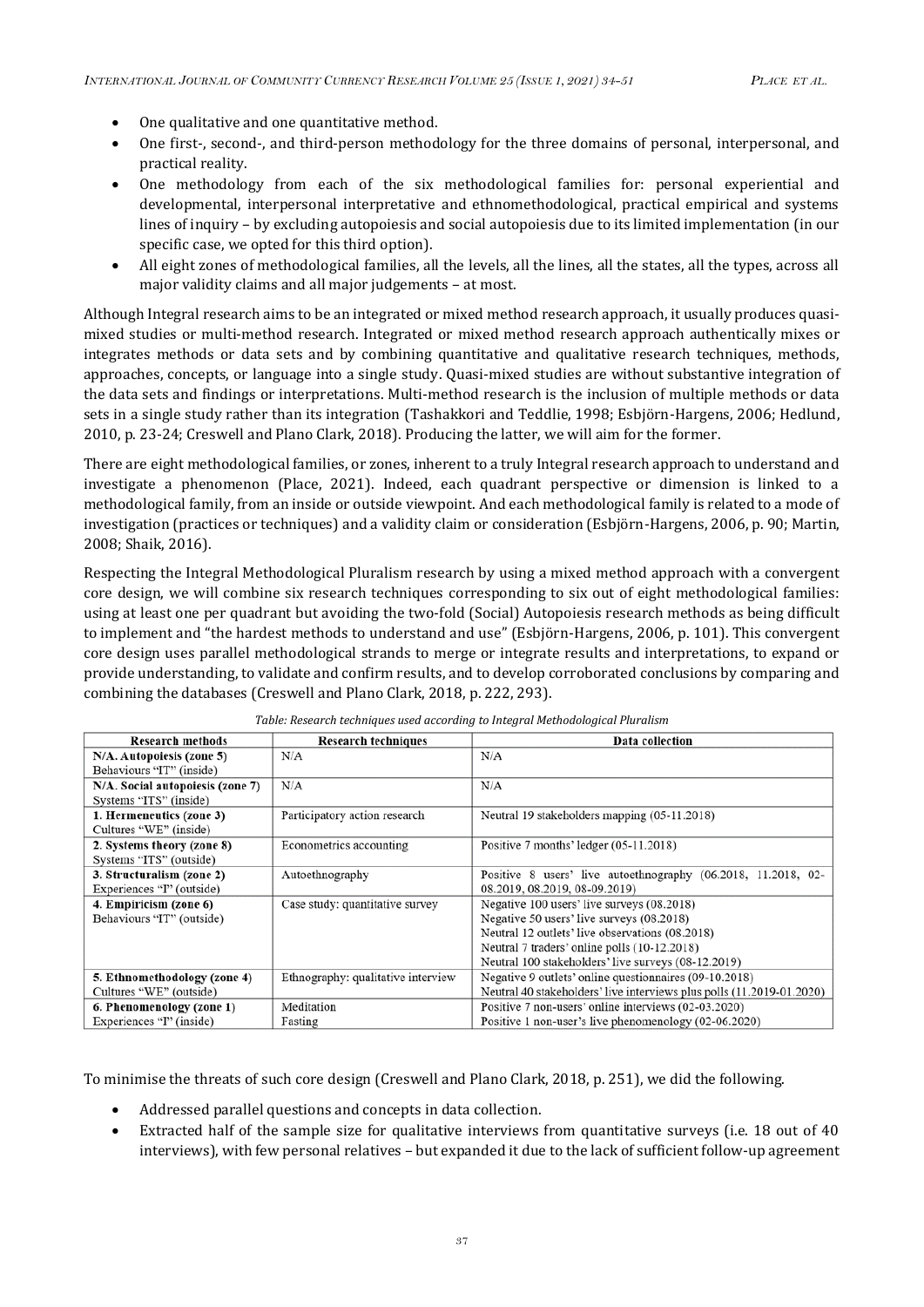(i.e. only 39% of 100 surveys from which 5% were relatives, followed by 85% of 40 interviews from which 15% were relatives in 2019).

- Analysed the data by integrating and comparing results side by side in a joint display.
- Engaged in new analyses to understand and resolve disconfirming or contradictory results from one method to another.

Indeed, I conducted 12 new data collections over a period of 25 months (collection period: 15 May 2018 to 06 June 2020) with negative, neutral, or positive results averaged; as well as a compared and integrated data analysis (analysis period: 24 February 2020 to 02 February 2021) (Place, 2021).

Furthermore, as the currency ended after 20 months of operation some research methods and techniques, originally planned, have been cancelled such as:

- assessing the currency velocity through the local multiplier methodology by integrating not only users and traders but also nonparticipating ones as a reference model (Ward and Lewis, 2002);
- a community-based participatory research, or community dock, by integrating the stakeholders (e.g. Booths retail, Stagecoach bus) in its impact assessment, continuous improvement, and community development (Kusago and Nishibe, 2018).

However, I conducted a limited participatory action research by including the project management team. The project leader of the LD£, Ken Royall, participated in the research design of the first interviews and surveys of the preliminary data collection of 2018 – and received some feedback and advice from their analysis and results.

The results of the data collection and analysis are presented chronologically as follows.

## **3.1 Hermeneutics: Participatory action research, a business model analysis**

Participatory action research is a research approach: a method or technique at the crossroads of community participation and action. Participatory action research seeks to collaboratively understand and change the world through a collective process of self-investigation (Chevalier and Buckles, 2013). Itis done through the interpretation and understanding of social events by analysing the participants' meanings, as in hermeneutics.

From May to November 2018, by immersing myself in this applied research project (e.g. participation in 4 promotional stands, preparation of 135 special offer deals), several stakeholders were analysed about their influence on the business model (Place, 2021). Therefore, I created a stakeholder map by identifying their respective influence power and their interest or legitimacy in relation to the currency project (Place and Bendell, 2019). 10 of 19 stakeholders were directly involved in the project.

The Bank of England and the Financial Conduct Authority classify local currencies as voucher schemes, with a limited network, a clear expiry date, and a no redeem policy (Naqvi and Southgate, 2013). There were 6 Business Improvement Districts (BIDs) in 2018 in Cumbria, all with their own gift cards and loyalty schemes, together with the ones of Cumbria Tourism. Their aim was to develop town and city centres (The BID Directory, 2019; Cumbria Tourism, 2017). Indeed, "for every £1.00 spent locally, around £0.50 to £0.70 went back into the local economy [against] £1.00 spent out of town or online, only about £0.05 trickled back to the community." (CLES, 2013). The founder and Chief Executive Officer (CEO) of the LD£, Ken Royall, participated in a course on complementary currency – delivered by Jem Bendell in 2015. He subsequently introduced The Lakes Currency Project Ltd. and employed a Business Relationship Manager (TLCP); and launched the LD£ on 01 May 2018 (LDP, 2018). Stagecoach Bus and Booths retail chains joined the network to provide credibility and trust – since 02 April 2009 and 01 June 2019, respectively.

The Lake District Park National Authority (LDNPA) always looked for an innovative scheme to obtain money from visitors to help environmental conservation (Lake District Foundation) and community support (Cumbria Community Foundation). So, with 22 other local impact investors they invested in TLCP, focusing on its costeffectiveness and financial viability to make a profit for these two charitable foundations. Belonging to a network of independent local currencies created in 2014, they noted that a high proportion of two local currencies had not been redeemed by their expiry date (IMA, 2018, 2021). As traders were not keen in paying any membership for such an unproven scheme, the TLCP used an annual leakage on currency expiry as its unique revenue model (LDP, 2018).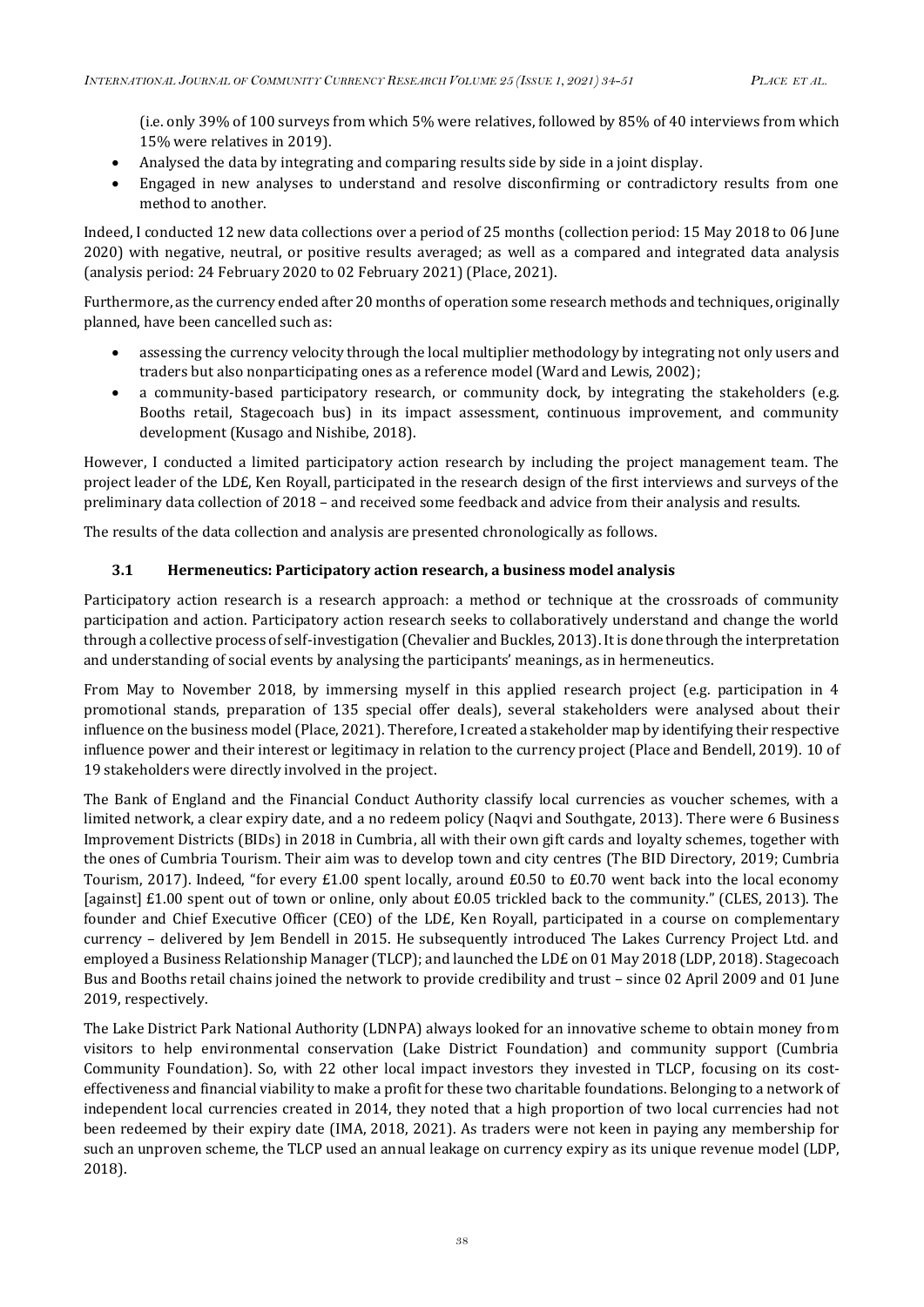Based on this legal environment and market competition – and to engage all stakeholders using an inclusive approach – TLCP adopted an entirely free and simple mechanism. The LD£ was a local currency entirely guaranteed and redeemable at par by national currency (pound sterling: GBP or £), with an assets-backed reserve fund, and totally convertible for both users and traders. It used a paper support in 4 denominations of LD£1, LD£5, LD£10 and LD£20 and annual versions in 2018 and 2019, with an expiry date on 31 January of the following year. The LD£ was only converted in some bureaux de change or its online website and accepted by some local independent businesses in the Lake District. The revenue model – free for both users and traders – was neither based on a membership, nor on a commission through convertibility or transaction; but on a leakage or breakage thanks to the yearly expiry date and a sale of collectibles such as collector set or storybook. Some shopkeepers participated in a souvenir passport trail.

Consequently, the revenue model was based on keeping the currency as a collectible; whereas the contradictory value proposition was based on both keeping it to benefit local charities – instead of saving it as a reserve of value to be spent later – and by spending it to support local independent businesses. Therefore, the LD£ could be seen as a numismatic currency to be kept by visitors or purchased by collectors through the sale of same serial number collector sets as part of the revenue model, rather than an economic currency to be spent or saved by residents through its circulation among traders and users in a business-to-business-to-consumer scheme.

Nevertheless, by co-creating a common value between stakeholders, interacting with the LD£ would ideally influence their awareness about local economy and community support (by purchasing in local stores and increasing their sales) and could ideally improve local spending and supply chain (by exchanging between local suppliers) for ecological footprint mitigation.

With a larger number of trustworthy partners than usual at a local currency launch (Lafferty and Place, 2019) and some relatively conservative assumptions about the SOM, TLCP was quite confident to take up a challenge with an unproven but promising revenue model.

However, we still need to assess how the LD£ advocacy not only increased local consumption through an econometric accounting but also proposed a coherent value proposition and a meaningful experience through autoethnography. Above all, this raised the stakeholders' profiles around this topic through a case study with quantitative surveys.

## **3.2 Systems theory: Econometric accounting, a currency ledger analysis**

Econometrics is a research approach: a method and technique at the crossroads of statistics and economics. Econometrics aims to give empirical content to economic relationships through a quantitative analysis of economic phenomena (Hashem Pesaran, 1987). It is a cohesive conglomeration of interrelated and interdependent parts, as in systems theory.

From May to November 2018, a 7 months' ledger had been implemented to track the currency flow and stock of the LD£ (Place, 2021).

198 local independent businesses (traders) and 17 bureaux de change (outlets) attended the launch in May 2018. In August 2018, LD£76'663 were issued within a network of 252 traders (half stamping passports) and 20 outlets – which expanded to 24 outlets in November 2018. This was not only a relevant business sector diversity with one of the main visitor attractions, but also a sufficient geographic spread in the Lake District and extended to Kendal in September 2018. From May to November 2018, LD£81'201 were issued. From May 2018 to January 2019, LD£150'000 were issued. This was equal to LD£100'000 spent, plus LD£50'000 kept without any profit. This gives a velocity approximation of 67% comparable to the 78% of the pound sterling from January 2018 to December 2018 (IMF, 2018; FRBSL, 2019; Place and Bendell, 2019).

At its maximum extension from May to August 2019, LD£65'000 were issued within 342 traders and 28 outlets. For the second year of operation, they aimed for three times what they reached the first year; but actually reached half of it with one-third of the first year budget (Place, 2021). Unfortunately, on 21 November 2019, TLCP announced the cessation of LD£ after the second version expiring on 31 January 2020 after 20 months of operation (The Westmorland Gazette, 2019) – due to a lack of new impact investors after bankruptcy. In total, approximately LD£215'000 were issued, corresponding to 8% of the SOM, meaning a decade to reach the SOM (instead of 20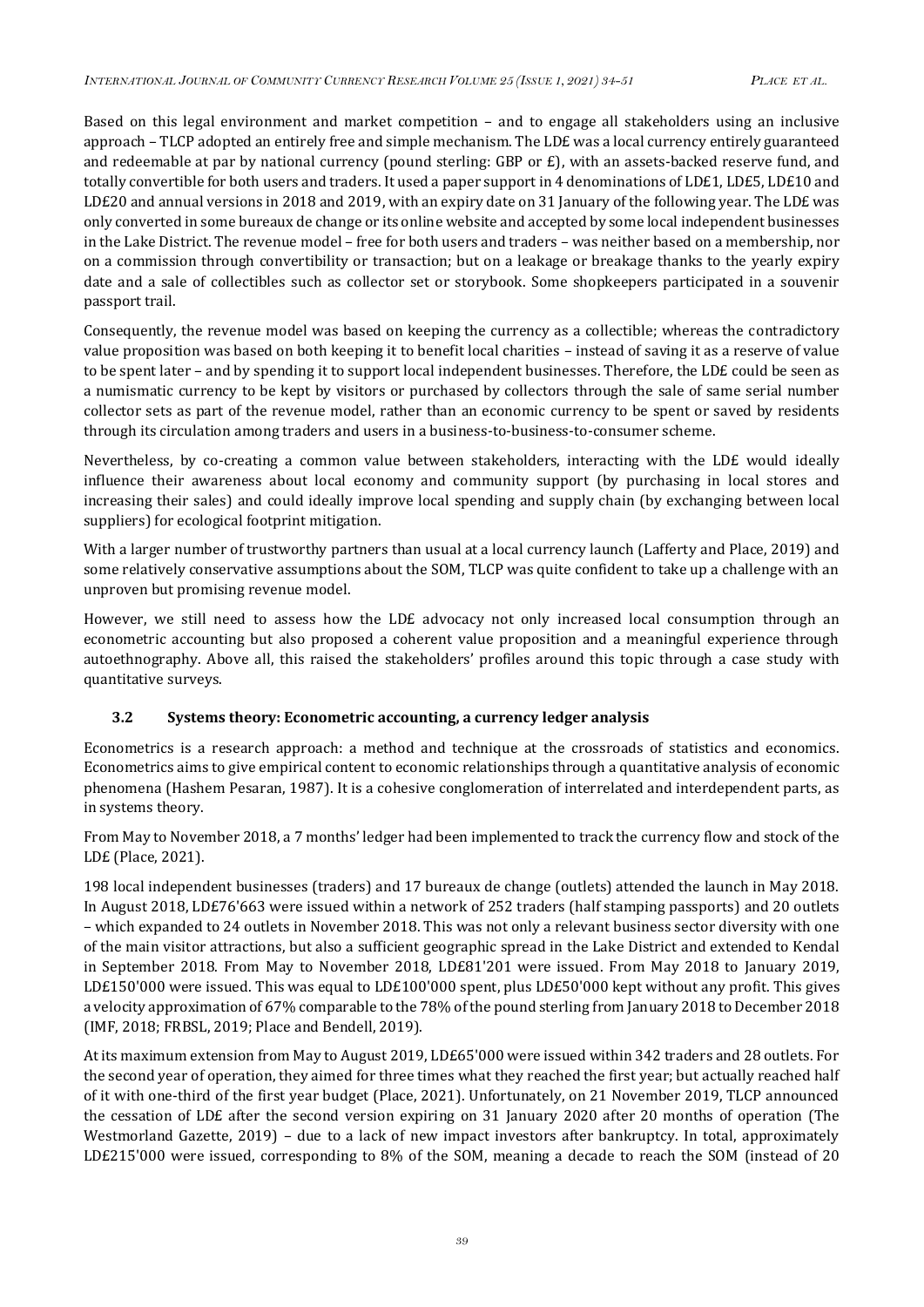months of existing operation or 4 years of projected return on investment). Consequently, accomplishing a large network of participating businesses was not a guarantee of issuing a large amount of currency.

In the average of the reference cases in Europe for currency issuance and network size, the LD£ not only proved its satisfactory velocity but also its exceptional revenue model (Lafferty and Place, 2019; Le Farinet, 2019; IMA, 2018, 2021). Although, it was not sufficient to be financially viable in view of ambitious objectives to be concretely achieved, even with a great margin with online collectibles and a substantial marketing budget (for promotional injection or gift) and a diverse and wide network.

With a marginal impact on local spending or supply chain at the macroeconomic level of the regional market or rural context made of substantial tourist influx, we can still assess its impact on stakeholders through both quantitative surveys and qualitative interviews as well as autoethnography. Not only at a microeconomic level of individual buyers and sellers responding to price signals, but also at a mesoeconomic level of hidden structures of trust and encouragement. This might include patterns of behaviour or collaboration, and variations of beliefs or values thanks to a sociocultural anthropology prism.

## **3.3 Structuralism: Autoethnography, a value proposition analysis**

Autoethnography is a research approach: a method or technique at the crossroads of ethnography and autobiography. Autoethnography is self-reflection, anecdotal experience and autobiographical story used to explore and connect to wider cultural and political meanings and understandings (Ellis et al., 2010). It implies that culture can be understood as a relationship to a broader system, as in structuralism.

Together with 7 relatives, I had 5 mutual and lived experiences using the LD£ through currency swapping and spending in 2018 and 2019 (Place, 2021).

Analysing the experiential feedback, we concluded that the protagonist and his relatives had a meaningful and playful experience using the LD£ and its passport, even though they were in a particularly good mood because of being on holiday or during a celebration. Indeed, the LD£ was promoting the cultural heritage and natural landscape of the Lake District through each note denomination and yearly version, as well as the passport stamp trail. It created a more authentic interaction with the traders: only 4 of 22 participating traders did not know about it, only 3 gave change in LD£ but 17 stamped the passport, and 8 of 30 visited places did not accept it. Whilst the process was inconvenient (e.g. numerous steps to swap, paper format, double set of currencies, embarrassing transaction from traders, restricted stamps, limited network) and there was a lack of incentive to spend or discover (e.g. change in LD£, shop discount, swap bonus, free reward, stamp collection), it still fostered their good deed by using it.

In general terms, their personal and singular experiences were fully in line with the value proposition of the LD£: having a fun and unique experience in the Lake District on holiday (i.e. collect notes and stamps, hunt rewards and prizes, support community and conservation, discover places and special offers, free for visitors and residents). It should be noted that only one user would prefer a digital rather than a paper scheme, and that only a few traders were unaware of the LD£ acceptance – but too few gave change in LD£.

Following 5 lived experiences of 8 users is necessary for a close analysis of the scheme, but not sufficient enough to assess its overall holistic impacts among stakeholders (such as motivational causes, constraining processes and transforming consequences thanks to a case study and ethnography).

## **3.4 Empiricism: Case study with quantitative survey, a behaviour and collaboration analysis**

Case study is a research approach: a method or technique at the crossroads of quantitative and qualitative study. Case study involves a detailed examination of an object of study, with information-oriented sampling and its contextual conditions (Yin, 2013). It emphasises the role of empirical evidence discovered in experiments to test hypotheses and theories against observations of the natural world, as in empiricism.

After the first and last tourist summer peaks for the LD£ (during August to December 2018 and 2019), 7 quantitative data collections, chronologically hereinbelow, were conducted among 316 stakeholders with 105 close-ended questions (Place, 2021) – with samples distributed equitably between sex, age, and social category. 4 external quantitative data collections were conducted by other researchers among 217 stakeholders with 47 closed-ended questions (Cardiff University, 2019; Zheng, 2019; University of Leeds, 2019).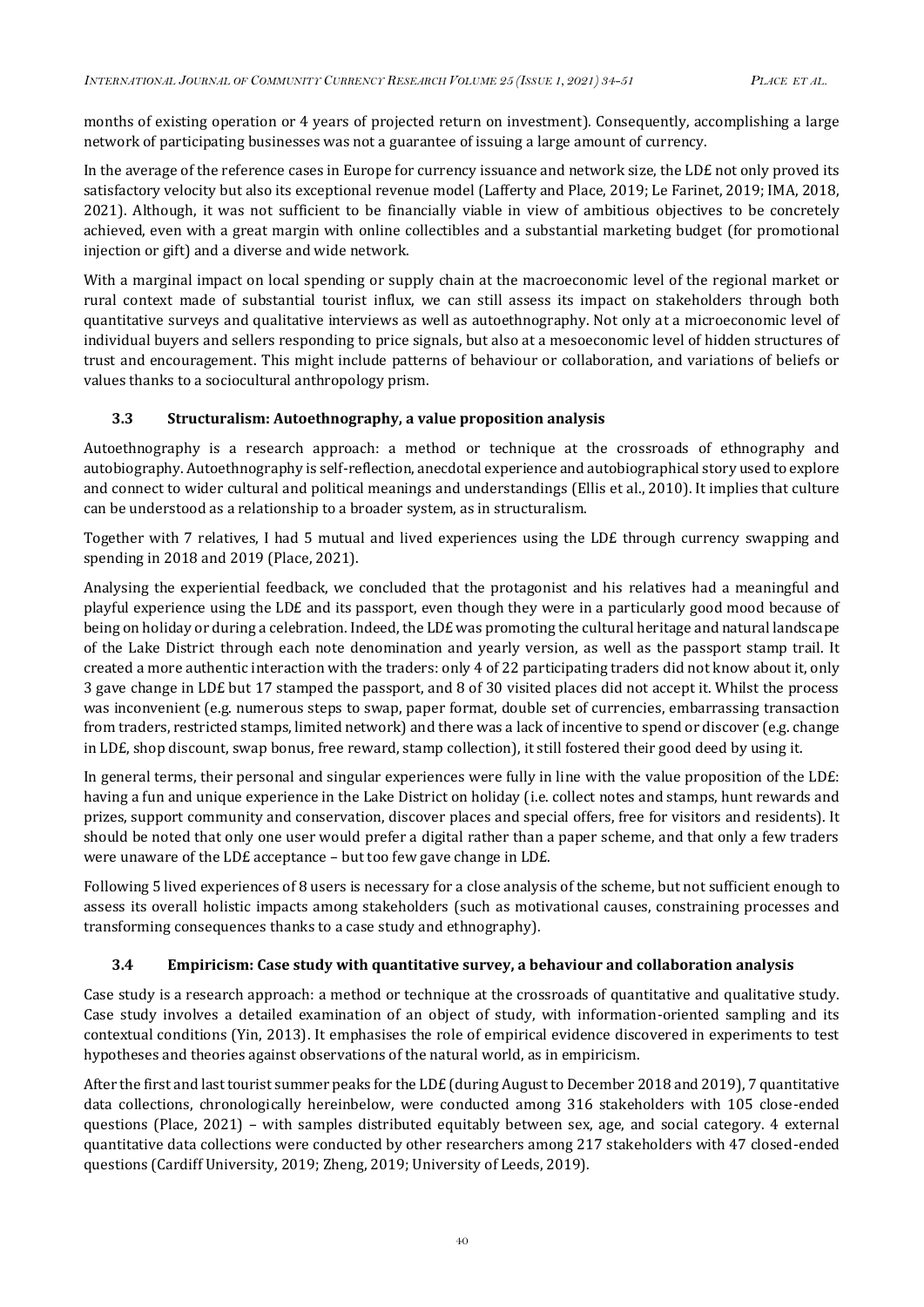In 2018, users expected purchase discounts, a detailed map of the scheme, or a convertibility bonus for the currency; and reward or prize money for the passport, as well as increased accessibility, information or promotion. To promote and encourage the scheme (from 15 August 2018 to 31 January 2019), people could receive a free passport and/or a swap bonus of +5% and +11% the year after. However, few people participated in this special offer. Indeed, outlets had a moderate public response or understanding of the currency and the passport due to the cashless society trend even with an optimist attitude and rich display, and it was mostly acquired by well-educated people or the elderly for their grandchildren. These research results prompted a strategic pivot to bring a fun and unique visitor experience through a commercial incentive in 2019.

From now on, spending LD£ was compulsory to collect stamps. This avoided children requesting a passport stamp without a purchase. From May to June 2019, both a sponsored prize draw and a reward competition of collecting 35 stamps in 150 participating businesses were implemented according to their analysed expectations. Analysis showed that users preferred a reward competition with guaranteed gifts, compared to the slim chance of winning a prize draw, and proposing financial benefits rather than family gifts or outdated collectibles. Unfortunately, partnerships with paid accommodations and tourist operators were unsuccessful.

With 0.089 kg of carbon dioxide emission per passenger km in British buses (Carbon Independent, 2019) and with an estimation of 16'648 passenger journeys due to the LD£ (Stagecoach Bus, 2019) for 24.37 km a month, it would represent a total of approximately 723 tonnes of carbon dioxide emission during 20 months. Furthermore, as half of the profit for charities was supposed to benefit the Lake District Foundation, the LD£ would indirectly facilitate the planting of 400 local trees in November 2018 to capture approximately 1'468 tonnes of carbon dioxide (LDF, 2018; Ecometrica 2011). We did not have the exact number of passenger journeys, and the scheme was not profitable for the first and second fiscal years of operation. Consequently, its climate action and ecological footprint mitigation were difficult to assess overall.

Concerning the motivational causes, cashless people were admittedly less keen on using the paper currency. However, neither a future digital currency, nor a financial benefit were the main reasons to eventually or actually use the LD£; the original proposition of local economy and community support as well as a sense of local identity and trustworthy partners being the main causes. A longer visit, living away but working in the Lake District, or the use of other loyalty schemes had similar conversion rate (use/heard ratio). However, these altruistic incentives still needed to become commercial incentives (explained below), especially when looking at the difference between the high concern about localism and the low consideration for the LD£ (coupled with the difference between the incredible surveyed desire to spend or keep LD£ and the disappointing reality of the econometric accounting). Stakeholders would use LD£ if it encouraged the local supply chain, as well as the transparency of its profitability or revenue model and the extension of the expiry date, rather than the implementation of a digital currency.

Regarding the constraints of this process, due to a limited budget and lack of support from traders (despite giving change in LD£), a prize draw (rather than a reward competition) and a swap bonus (rather than a purchase discount) had been proposed to encourage the use of the currency and passports, respectively. This resulted in low public interest. Furthermore, the LD£ was perceived as relevant, but not useful; as reliable and comprehensible, but not convenient.

Concerning the transformative consequences, a great targeting rate (heard/surveyed ratio which was better for residents) and a usual converting rate (use/heard ratio which was slightly better for live swaps, foreigners, visitors, commuters, well-educated and the elderly) proved the success of the marketing strategy with its good understanding rate (understood/heard ratio which was slightly better for visitors) despite a need for improvement regarding accessibility and promotion. Furthermore, the LD£ slightly to moderately influenced stakeholders' awareness about local purchasing or localism and slightly improved local spending for individual buyers and sellers, as well as the discovery of new local shops. Conversely, it neither improved local supply chain nor sustainable transport, and did not provide awareness of crisis resiliency.

Finally, half of surveyed and one-quarter of interviewed stakeholders in 2019 changed their awareness and perception of the LD£ through these data collections.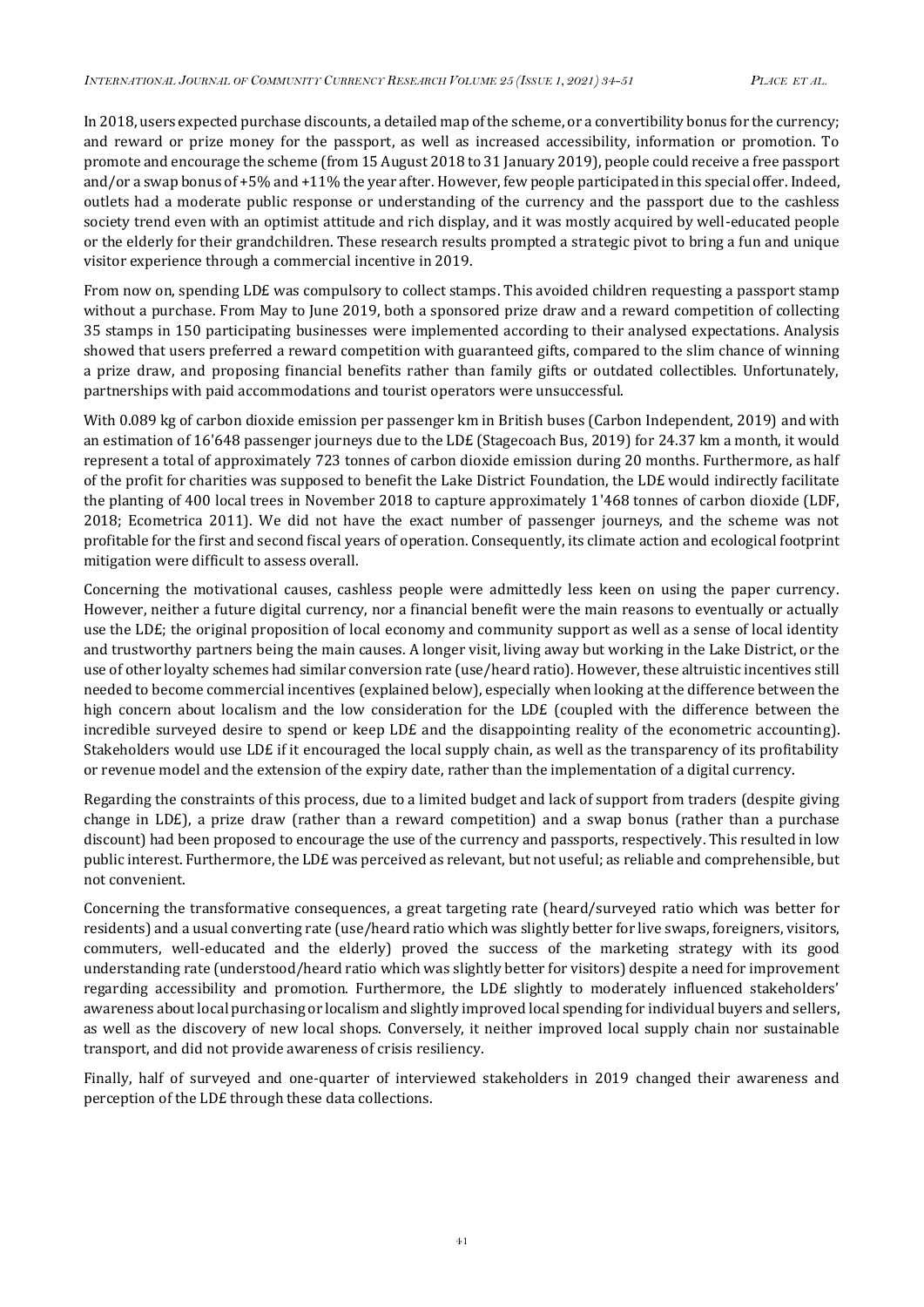#### **3.5 Ethnomethodology: Ethnography with qualitative interview, a belief and value analysis**

Ethnography is a research approach: a method or technique at the crossroads of qualitative and quantitative systematic studies of cultural phenomena. Ethnography relies on both participant interaction or context observation and interviews or documents analysis (Garfinkel, 1984). It aims to study the production of social order through social interaction, as in ethnomethodology.

From August to December 2018 and 2019 (tourist peaks for the LD£), 7 qualitative data collections were conducted among 240 stakeholders with 27 open-ended questions: 9 outlets' online questionnaires, 100 stakeholders' live surveys, and 40 stakeholders' live interviews for 11h27 of recorded transcription (Place, 2021). The thematic analysis (Guest et al., 2012) was made with 2'193 quotations identified with 201 open codes distributed through 10 categories – plus 6 selective codes from the extra category of Integral theory (Place, 2021).

Key to read the following text:

- the (sub-)categories are <u>underlined</u>;
- the number represented in the squared brackets  $[N<sup>°</sup>]$  indicates the number of citations from the qualitative data collections that support the preceding (sub-)category or code;
- the quoted sentences ("") indicates an extracted citation from qualitative data collections that support the preceding code.

Using the AQAL framework of Integral theory [77], we could define Money as a changing rule [23] and an evolutive concept [6] which encourage behaviours [17] and beliefs [12] as well as activate collaborations [11] and values [8] – as an integral object of inquiry or 'Integral money'. To summarise, Money is mostly defined [130] as a "way to purchase" [29], a "transaction mechanism" [15], or "a means of exchange", but also as a compulsory rule to follow [23]. Its influence on society [117] focuses on helping people to survive by meeting basic needs [28] because of its scarcity [18] and addiction [8] creating "social inequalities" [12], and forcing economic growth [12], although it also brings both "happiness" [9] and "lifestyle" [9]. Thus, Money was correctly perceived as a tool of both alienation and emancipation – vice and virtue – like two sides of the same coin.

Concerning the LD£, its objectives [118] were to keep [27] and spend money locally [17] to "stimulate the local economy" [11] and to raise funds for charities [10], but it was aimed at tourists rather than residents [12]. Stakeholders' reasons given to interact with it [249] were not only to support local businesses [34] and good causes [22], but also to promote cultural heritage [15] and to increase turnover [13] – or just to have fun [13]. There was also a desire to engage [11] in conversation [11] by sharing the same values [11], to collect notes and stamps as souvenirs for tourists [24] – seduced by this novelty, which was losing "momentum" [11]. Quite reassuringly, its objectives and reasons, as motivating factors, were fully in line with its stated value proposition.

For their experience [150], apart from some people who "heard about it" [11] and then swapped it [10], to either spend it [11] in participating businesses [14] or to collect notes [3] and stamps [7], stakeholders either promoted it [16] like enthusiasts [24] or cynically criticised it [14] due to its drawbacks [30]. Many good ideas for improvement [801] have been put forward in terms of improvement of incentives, although some of them difficult to implement due to lack of time, financing and volunteers [360]. Stakeholders suggested: more shops included; exciting financial or tangible rewards for the "fun" passport [42]; a ban, a period or a loss on convertibility to limit users or traders to swap back [37] due to the short expiry date "just after Christmas" – thus creating mass withdrawal from outlets causing them to refuse or even close [20]. Residents needed a "real incentive" to spend it [24], for example a gift or discount on purchases, which would increase after completing the passport [22]. In terms of improvement of services [288], "the dilemma between spending to support local businesses or keeping to support local foundations" as a value proposition was "suspicious" because the "unclear revenue model" was based on collectors, rather than spenders by proposing a revenue model based on a subscription from shopkeepers or a transaction fee [52]. This resulted in more people collecting than spending and a decreasing interest after a promising launch [39]. More advertising and proactive shopkeepers for payment and change could have improved promotion [57] with a better "explanation" of the "functioning" [38]. Not forgetting the extension of the networks of outlets [33]; of local independent businesses to retail chains [38]; and to expand it to the whole of Cumbria for those working inside but living outside [18] for improvement of services. In terms of improvement of processes [77], people were concerned about: the misuse of this "ambitious" investment [17] and the lack of transparency regarding profit to charities; the "contradictory proposition" and unfair expiry [12]. It did not pull "communities together" bridging "wealthy" and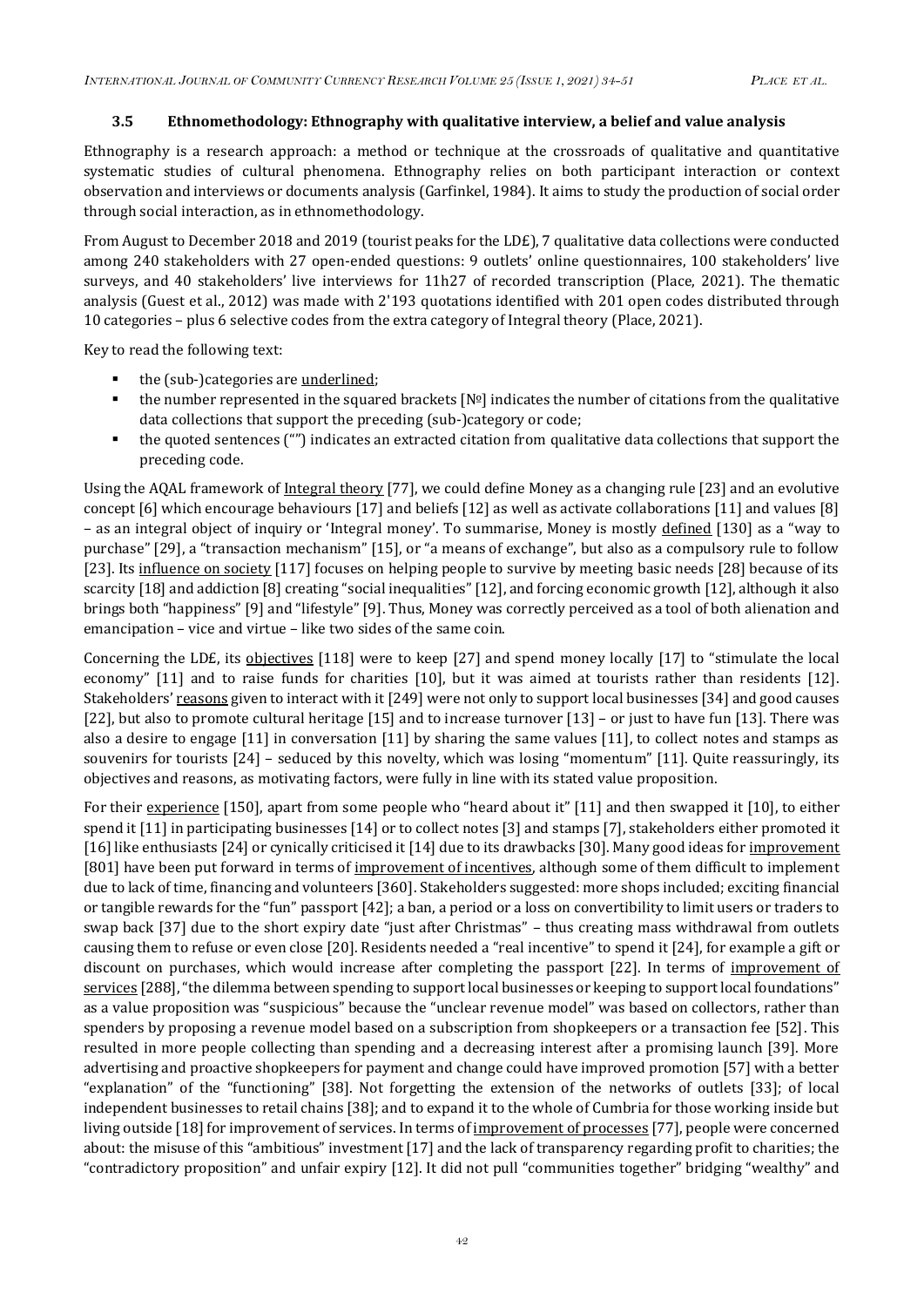"depraved" areas in Cumbria due to a lack of "bottom-up" approach [14] by trying to change people "mindsets" with a "pedagogical" debunking" of "the nature of money" [5]. In terms of improvement of digitalisation [76], "a mix between" paper and digital currency was proposed [21]: a debit or credit card [18], contactless payment [10], or an application for easier payment [12] and accounting [6]. Experienced as an inspiring or constraining process, its improvements were mainly expected at the level of purposeful or commercial incentives. Also, with more currency change, less swap back, a longer expiry date, a more direct donation, an easier localisation, and a better note illustration, it needed: to target residents as much as visitors; to extend the network to retail chains and Cumbria; to include both well-off and precarious stakeholders in a bottom-up approach to pedagogically address their money taboo. This would require more time and resources in order to become sufficiently established, by potentially developing a digital currency or by reconsidering its only income from numismatists.

Its influence [59] was limited because users were already local spenders [14], so they perceived it as a voucher system [12] or just "a gimmick" [14]. Its influence on their relationship to Money [88] has mainly consisted in raising their awareness of money in general [16] and of the cashless society in particular [28], as well as in perceiving this specific local currency as real money [21]. Its achievement [318] was to collect notes [32] and stamps [15], and to raise awareness of monetary economics and localism [21] – even if some of them already knew about local currency [20]. The currency project [27] and design [26] have been well developed [27] and advertised [24], except for the sign on shopfronts [13]. Stakeholders' views on trust [16] and management [15] were mixed, as well as on its usefulness [36] or effectiveness [11], success [22] and impact [24]. Because, it has enhanced tourist visits, encouraged local spending, and promoted the Lake District; but has not changed behaviour due to its drawbacks, annual expiry date or lack of resources. The data collection itself raised their **awareness** [86] by explaining its functioning [31] about transportation [13] and charities [8]. For its transformative consequences, the concept of local currency and its pedagogical implications had been relatively well understood thanks to a great currency project and design that had promoted the region. Notes were both spent and collected, despite the limitation of the sign on shopfronts and annual expiry date.

After studying the reasons and impacts of the stakeholders' use of a complementary currency compared to conventional money (i.e. consumers and producers, buyers and sellers, users and traders) as well as the ones of the subject of inquiry (i.e. lead author) through his own lived experiences, we can try to analyse the deep roots of consumption or expenditure through the study of the non-use of both currency and money through meditation and fasting.

## **3.6 Phenomenology: Meditation and fasting, a root of expenditure analysis**

Meditation is a research approach: a method or technique at the crossroads of psychology and neurology. Meditation encompasses attention and awareness training to achieve a mentally and emotionally stable state (Walsh and Shapiro, 2006, p. 228-229). It explores the structures of experience of self, as in phenomenology.

I had the opportunity to practice the Vipassana meditation technique – one of the most ancient meditation techniques rediscovered by Siddhartha Gautama – during a residential retreat from 29 January to 09 February 2020 in Dhamma Sukhakari, Suffolk in England (Vipassana Meditation, 2020). From 20 February to 07 March 2020, I carried out 7 confidential written interviews with fellow practitioners asking 9 questions, of which 5 were women and 2 were men with a selected pseudonym – including myself.

According to them, the Vipassana meditation influenced their daily activities and relation to Money, except for one person (Place, 2021). As a result, this meditation technique seems to be relevant to balance not only the craving and aversion of human consumption or production, but also money spending or hoarding as well as earning or giving.

Fasting is a research approach: method or technique at the crossroads of phenomenology and autopoiesis. Fasting refers to both the philosophical study of the structures of experience of self while wilfully refraining from eating, as in phenomenology; and to a system capable of reproducing and maintaining itself through the destruction and construction of cells, as in autopoiesis. It improves alertness, mood and subjective well-being (Fond et al., 2013).

I had the opportunity to follow an introspection through Rational fasting from 26 February to 05 April 2020 (body mass index > 23.97, -20.2 kg weight, -10 cm bust/waist/hip) with nutritional reintegration until 15 May. I mixed three days of dry, water and non-acid fresh fruit juice days, according to Arnold Ehret's method (Bragg and Bragg, 2004), under medical surveillance: with a positive blood test made on 10 March 2020 (i.e. blood pressure, oral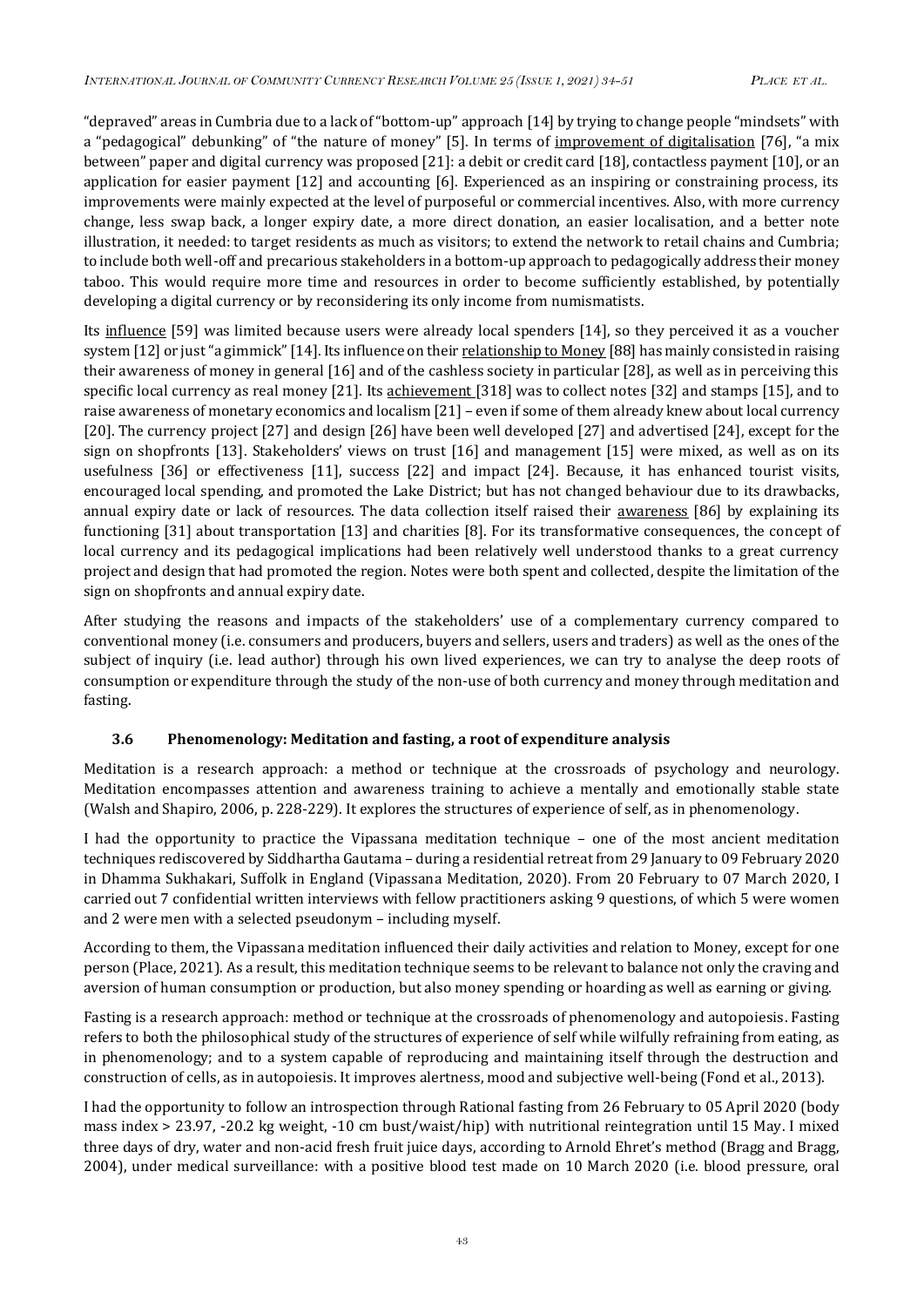glucose tolerance test, cholesterol test, etc.). I continued with an Intermittent fasting of a meal a day from 24 April to 23 May 2020 (body mass index > 25.25, -1.0 kg weight, -0 cm bust/waist/hip) with nutritional reintegration until 04 June.

According to me, the Rational fasting influenced my daily activities and relation to Money (Place, 2021). As a result, this fasting technique seems to be relevant to not only improve productivity and mood; but also balance immediate basic needs, such as the daily consumption of food (including water) and its related money expenses.

Consequently, some of the roots of over-consumption and unnecessary expenses can be found in both body and mind craving or aversion unbalance – which meditation and fasting can partly resolve. Studying the non-use of conventional money and complementary currency allowed us to better understand the reasons why we spend it to consume (i.e. spending and consumption craving).

# **4. CONTRIBUTIONS, DISCUSSIONS AND PERSPECTIVES: SIX MIXED METHODS COMPARED AND INTEGRATED**

Applying Integral research on the object of inquiry, we found that Money could be defined as an evolutive concept and rule which activates values and collaborations, while encouraging behaviours and beliefs [cf. ethnography]. Stakeholders also clearly defined Money not only as "a means of exchange" and a compulsory rule; but also as a tool that both alienates due to its scarcity or addiction, and emancipates by bringing "happiness" or "lifestyle" [cf. ethnography].

A diverse and wide network [cf. econometric accounting] of trustworthy stakeholders and an altruistic incentive to support local economy, community, and "heritage", while having "fun", "pride" or "conversation", as well as a substantial online and on-site marketing strategy [cf. econometric accounting, case study, ethnography] were necessary. However, it was not sufficient to reach ambitious objectives and become financially viable [cf. econometric accounting] for a lucrative and business-oriented currency project [cf. participatory action research] in comparison to volunteer or subsidised ones [cf. econometric accounting]. This was despite a relevant but "contradictory" value proposition in collecting notes and stamps for tourists rather than local spending for residents [cf. participatory action research, autoethnography, ethnography] and a proven but risky or controversial revenue model [cf. econometric accounting, ethnography] only based on currency leakage. Despite this, one quarter of both traders and users were geared to pay for such service [cf. case study] or were proposing other sources of revenue, such as a subscription from traders or a transaction fee [cf. ethnography]. Shall complementary currencies always adopt a hybrid business model (i.e. entry/exit fee, subscription, commission/transaction fee, leakage, subsidy, volunteering)?

It was successful in targeting potential users online for added convenience [cf. case study], and in integrating more trustworthy partners for further credibility [cf. participatory action research] – though unsuccessfully partnering with paid accommodations and tourist operators and unsuccessful in addressing their real needs. Rather than the questionable geographical or economic extension of its network, these needs included: transparency in business and revenue models, a fair expiry date; a physical detailed map; a more visible sign on shopfronts; a better note design or symbolism; increased advertising and accessibility; direct donations for charity impact; and appealing commercial incentives. These criteria differentiate themselves from conventional money or loyalty schemes [cf. case study, ethnography]. Not addressing these needs resulted in a fall in interest (after its novelty factor and promising launch) especially from the long-standing local spenders and residents not targeted in the collection of "gimmicky" souvenirs or stamps for visitors and children, which created a division between the enthusiasts and the cynics [cf. ethnography]. This was mostly due to a lack of support and promotion from traders from the beginning [cf. participatory action research, ethnography] (who were lacking incentives despite footfall or turnover thanks to the passport) and even prolific swapping back creating mass withdrawal from outlets [cf. ethnography], even if traders used the scheme as much as others but infrequently gave users their change in LD£ [cf. case study, ethnography]. Has it also failed to address the need of shopkeepers who were already earning a substantial income from visitors?

Nevertheless, the amount of LD£ issued was reasonable compared to other complementary currencies, as well as its velocity compared to conventional money [cf. econometric accounting]. Furthermore, the scheme somewhat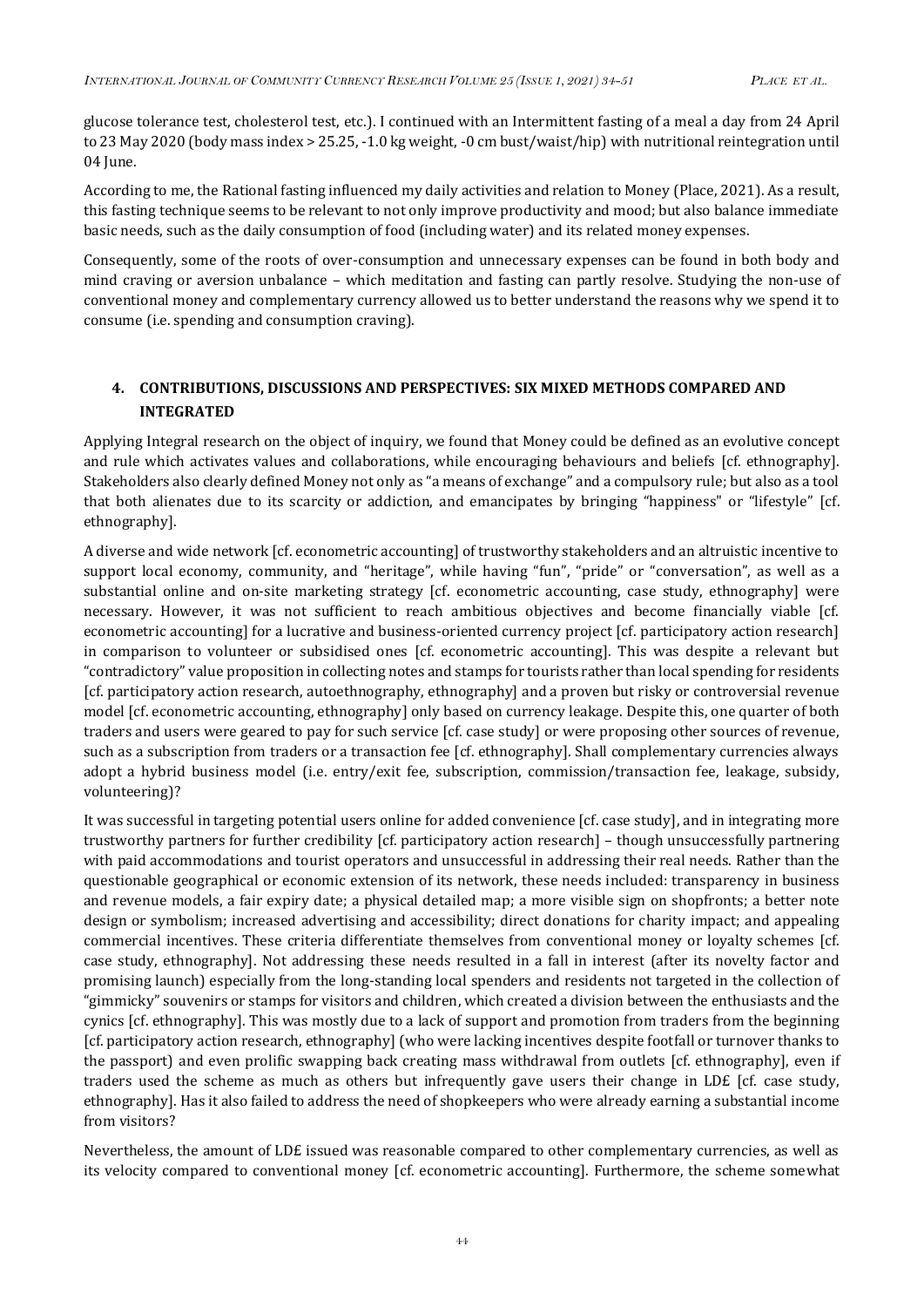improved the awareness of local currency as real money, local purchasing, and the local spending among stakeholders, even if some were already committed to the cause [cf. case study, ethnography]. It did not improve the local supply chain or sustainable transport as originally expected for ecological footprint mitigation [cf. case study]. Even if Money was highly impactful for all stakeholders, the scheme did not improve users' awareness on crisis resiliency but instead revealed their relation to Money [cf. case study, ethnography]. Indeed, by failing to debunk the money myth in a pedagogical way and by not integrating all stakeholders in a bottom-up approach, it somewhat failed to directly address the needs of economic migrants and unprivileged residents [cf. ethnography]. Shall complementary currencies always aim to debunk money with pedagogy?

Even if a future digital currency with a card or application (more user-friendly but less collector-friendly) would improve local supply chain (as expected by all stakeholders) such technological functionality would not be the stakeholders' main reason to use the LD£ [cf. case study, ethnography]. Admittedly, cashless payment was affecting its use; but other competitive loyalty schemes or payment wristbands were not [cf. case study]. Could the rise of a user-friendly digital currency transform the fall of an outdated paper currency during this trend towards both gold rushes and cryptocurrencies? Should they keep the reliable paper support as collectible souvenirs for their revenue model while developing the practical electronic format for contactless payment with card, smartphone, or smartwatch in participating businesses? Shall complementary currencies mutualise their resources to build a common digital technology for a plurality of both system of currency systems (i.e. types of currency systems such as mutual credit, issued currency, cryptocurrency, etc.) and network of currency networks (i.e. interoperability consolidation and clearing house between currency networks)?

Finally, for stakeholders who used the LD£, its achievement, impact, or success, was still moderate or with mixed views [cf. case study, ethnography]. Was the LD£ unsuccessful but still impactful, or vice versa?

Of course, TLCP did not successfully achieve its originally expected goals to be financially viable, and to cover the cost of a limited company, becoming profitable for both investors and charities to support environmental conservation and community support [cf. econometric accounting]. It did not develop a digitally-issued currency and mutual credit to encourage local supply chain [cf. case study] (with its inherent carbon reduction benefits for the food and drink industry within the local hospitality and retail sectors); and to overcome the inconvenience or accessibility (e.g. numerous steps to swap or collect stamps, participating businesses localisation) and trust (e.g. change in LD£, embarrassing transaction) of a paper currency, and thus scale up the project [cf. autoethnography, ethnography]. Regarding the historical and economic context, TLCP took neither the wave of tourism opportunity, nor the era of a cashless society.

However, TLCP successfully validated its assumption of issuing a currency that would be both spent and kept (or collected) to respectively support local economy and community, despite certain dysfunctions in management and trust [cf. econometric accounting, ethnography]. Regarding the regional context, TLCP successfully promoted both culture and landscape, as well as enhanced tourist visits through the meaningful currency design, and the welldeveloped and advertised currency project [cf. autoethnography, ethnography]. However, it failed to support its conservation through the two charities [cf. econometric accounting].

Of course, LD£ had not been impactful in transforming behaviours and mindsets [cf. ethnography]; or on carbon mitigation through local spending or local supply chain at a macroeconomic level [cf. econometric accounting], or even sustainable transport or tree planting at a microeconomic level [cf. case study].

However, LD£ impacted the awareness level of stakeholders regarding localism and monetary economics, particularly on the cashless society. It impacted their spending in local independent businesses, despite some doubts about its usefulness and convenience [cf. case study, ethnography]. Therefore, it participated in the transition towards low-carbon societies through the self-determined creation of more sustainable communities (cp. Bendell and Greco, 2013). Half the surveyed and one-quarter of interviewed stakeholders in 2019 changed their awareness and perception of the LD£ thanks to the research process itself, which explained its misunderstood functioning and confusing purpose [cf. case study, ethnography].

TLCP freely created and promoted a network of 342 local independent businesses and 28 bureaux de change with events, advertising and merchandising over 20 months. Approximately LD£215'000 was issued between them [cf. econometric accounting]. Thanks to the LD£, several local shops had been somewhat discovered by visitors and residents, and money had been somewhat spent locally. But to do so, this start-up had to not only take an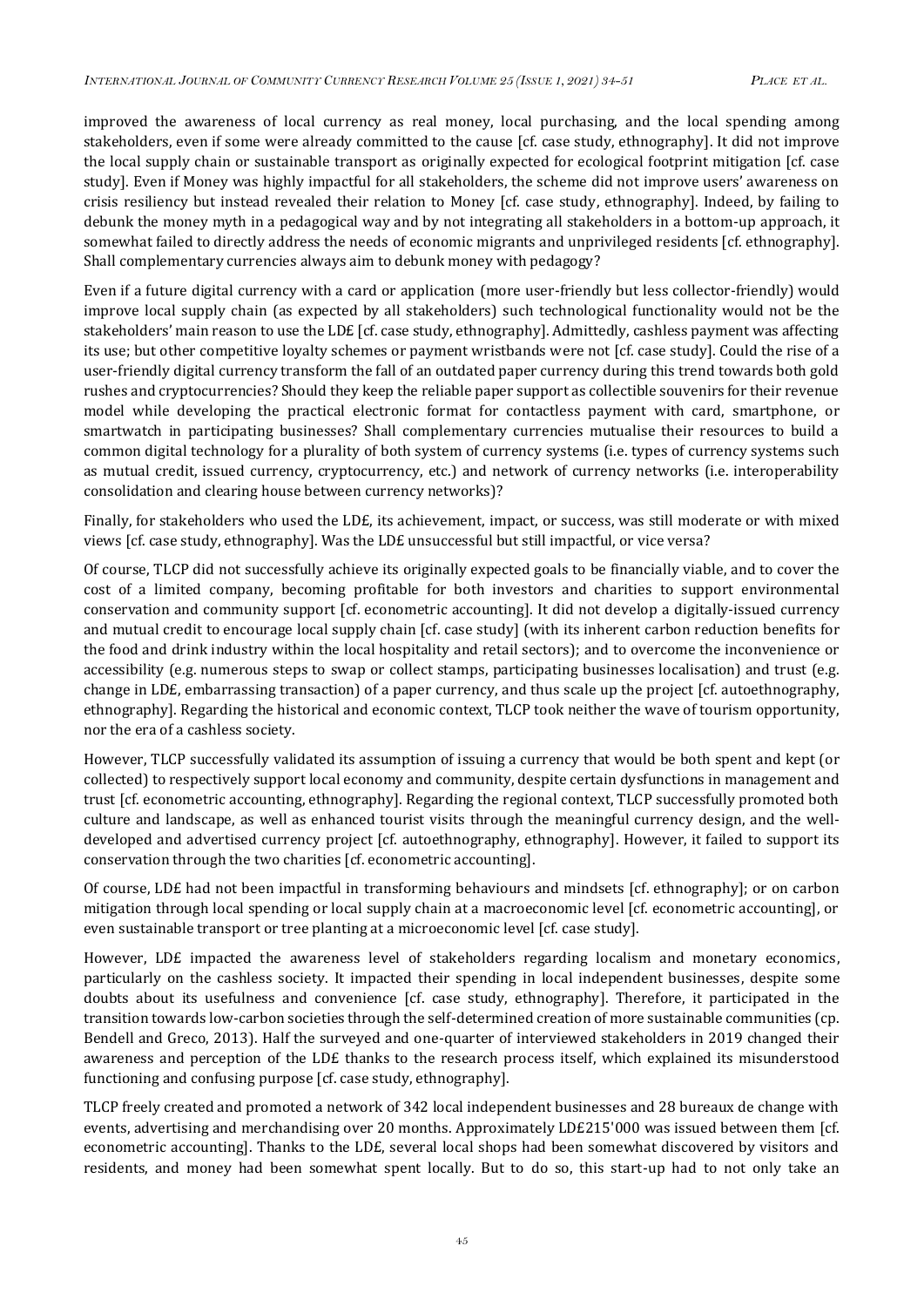entrepreneurial risk with an unproven revenue model, but also launch this brand-new concept of a local currency as opposed to a commercial voucher. Finally, TLCP not only proved its revenue model (i.e. currency both spent and kept) but also made the local currency comprehensible by successfully targeting the dual market of local traders (21% conversion rate) and foreign visitors (56% conversion rate) [cf. case study, ethnography]. With a long-term rather than a short-term return on investment pressure, as well as some purposeful or commercial incentives (such as convertibility or transaction commission to incentivise donation, and purchase discount or convertibility bonus to incentivise spending), and with a hybrid revenue model (not only based on currency leakage with a short expiry date [cf. ethnography]), TLCP could become financially viable, successful, and impactful. Particularly after this essential minimum viable product test of 20 months with a view to continuous improvement of this mock-up, pilot, or trial. Did TLCP mostly focus on advertising for its promotion, on extending its network of outlets and traders to gain credibility, instead of reconsidering its revenue model and financial plan by bringing stakeholders together in a bottom-up approach such as traders and investors?

However, constrained by the cost-effectiveness and financial viability of a private company – without volunteers and subsidies – and its revenue model based on collecting rather than spending, TLCP developed a businessoriented strategy and a numismatic currency that focused on visitors and outlets, rather than a stakeholderoriented strategy and economic currency that focused on residents and traders [cf. participatory action research, ethnography]. This unprecedented top-down approach of a tourist voucher (used as a commercial tool to make money) completely differed from the traditional bottom-up approach of a complementary currency (used as a pedagogical tool to rethink money). TLCP participated in the awareness raising, viewpoint shift and perception transformation of some stakeholders [cf. ethnography]. Neither of these approaches, or the professionalisation of the sector guarantee the expected success (cp. Place, 2011). Could a commercial pitch and a value proposition (such as their story as founders or the purpose of their social enterprise and currency innovation), which address the why of such a scheme, be more effective?

The sense of local identity was a reason to use the LD£ [cf. case study], but not sufficient compared to the Eusko launched on a large existing network of SSE organisations and regional patriotism (Edme-Sanjurjo et al., 2020). Would this be related to the fact that residents only represent 0.2% of yearly visitors in the Lake District?

Finally, the introduction of a new currency in a specific territory and community is already a call for a paradigm shift, arousing the curiosity of all stakeholders around the topic of monetary transition and resiliency. In our specific case, the currency project not only had to create and promote a network of local independent businesses without their support, but also sell the idea of a paper currency in this up-and-coming cashless society, as well as a local currency in a touristic and wealthy place. Quite a challenge, brilliantly met.

In layman's terms, sustainability means the ability to persist. Due to the lack of new financing from the network and the investors, the LD£ did not persist to become successful and to sustain its impacts. Yet some impact has persisted through wider awareness, and even this research can help to identify lessons for other currency projects, while considering the limitations inherent in all data collection and analysis, and in any article as an excerpt and summary of a full research project (Place, 2021).

## **5. CONCLUSION: A RELATIVE IMPACT AND SUCCESS BUT A PROMISING MODEL**

What are the initial conditions which influence the implementation of a local currency in a National Park and World Heritage Site? A substantial tourist influx, seen as both a threat for its unique natural landscape and cultural heritage, and an undeniable financial windfall. This became the main source of its conservation:

- by targeting visitors on the collection of note denominations with iconic leading figures, and the discovery of the passport stamp trail through unique cultural places;
- by differentiating from other digital loyalty schemes with a free paper currency system;
- by using the expiry date regulation and the leakage from existing experiences as a revenue model;
- and by extending the network of trustworthy partners all over to improve credibility and accessibility.

How does one measure the impact of a local currency initiative in rural context impacted by substantial tourist influx? Because Money is interdisciplinary by nature, the impact assessment and improvement of a currency needs to be holistic – meaning beyond macro/micro-economics – on the form and substance (method and theory) or on the style and content (format and findings). Therefore, using an integrative methodological framework – called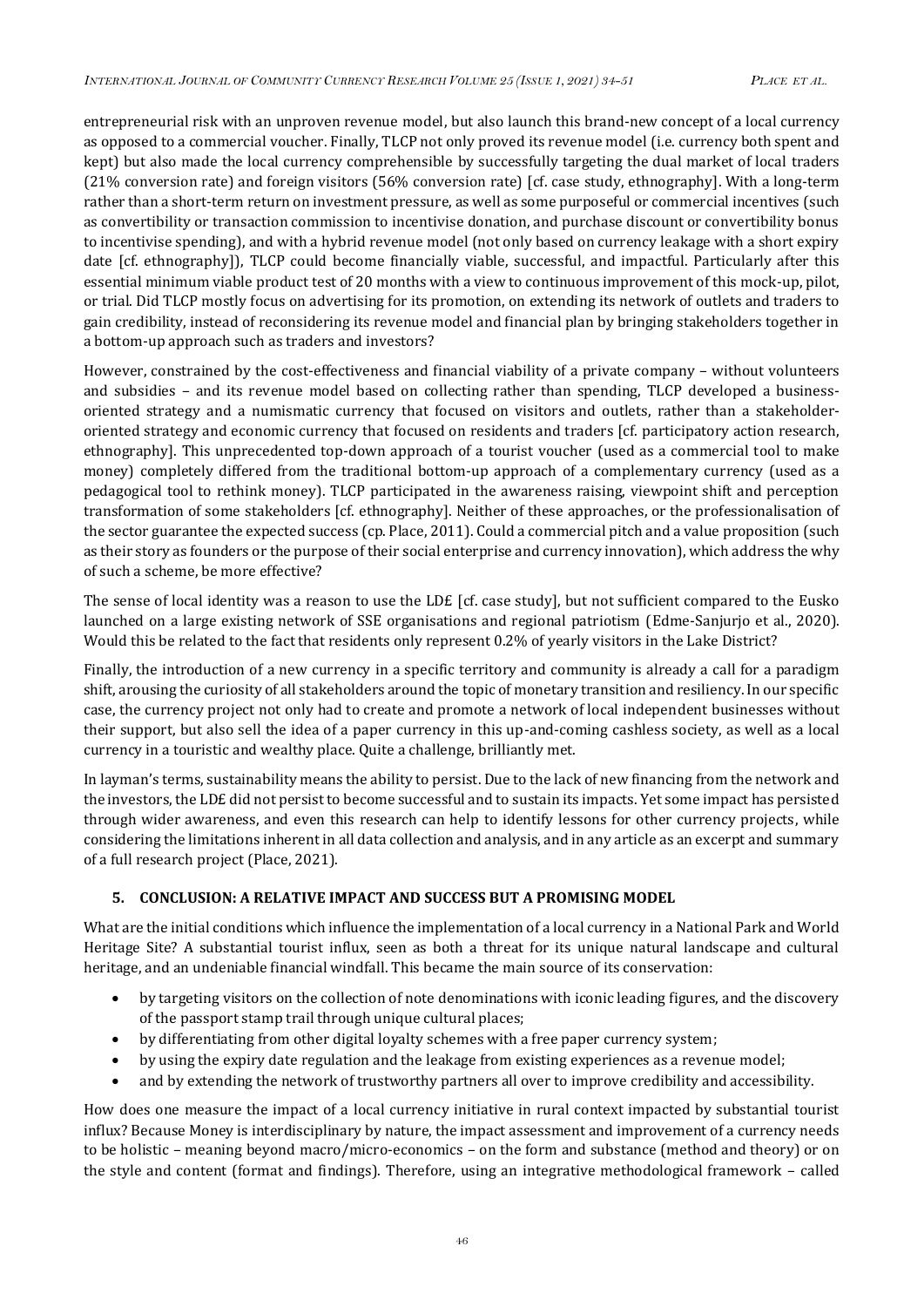Integral Methodological Pluralism – becomes a matter of course as the impact of a currency is plural; neither purely empirical, nor exclusively economical (e.g. local spending for carbon mitigation). By doing so in this research study and paper, we still assessed a relatively significant impact through various perspectives and methodologies. At the crossroads of Integral research, mixed methods, and impact assessment, we are bringing a novel contribution to the field of currency innovation from a scholarly viewpoint by providing a broader investigation of the currency phenomenon. Indeed, each specific research technique brought its respective and complementary perspective for a holistic and integrative impact assessment of the phenomena. Notwithstanding taking the risk to prioritise "span over depth", by skimming through in-depth disciplinary expertise or methodological mastery due to the resource of the research project (i.e. time limitation and team restriction for proficiency acquisition) (Hedlund, 2010, p. 8). By using the AQAL framework of Integral theory, we discovered that Money could be also defined as an integral object of inquiry or 'Integral money' and has been described by stakeholders as both alienating and emancipating.

To what extent does this currency innovation have the potential to become a social and sustainability innovation that supports the local economy and community? Seen as a financially viable project for a social enterprise aiming to reach its tipping point or critical mass after one year with a return on investment after 4 years, no gain was generated for the first and last years of operation. This is quite usual for a start-up lacking workforce, investment, or subsidies, or even motivation to look for it. According to the analysis, stakeholders said that it was a great currency project, design and network, but it was counterbalanced by a confusing value proposition. Impact on local spending or economy was found on a micro level (rather than a macro level) to have raised awareness on localism and monetary economics without direct pedagogy. However, no impact was found on behavioural transformation, on local charity or community, on local supply chain, or on carbon mitigation. LD£ could become a social and sustainability innovation by: providing a unique visitor experience (i.e. meaningful and authentic interactions, fun and pride); promoting the natural landscape and cultural heritage (i.e. passport stamp trail, iconic leading figures); and validating an unprecedented revenue model based on currency leakage. To do so, it would require a bottom-up approach to gain more volunteer workforce or financers, and to convince traders to provide commercial incentives or proactively propose currency change and thus also target residents. It would also require a hybrid business model (such as a subscription from traders, a commission on convertibility, or a transaction fee for charities) to reduce the pressure on short-term cost-effectiveness and financial viability and to avoid the short expiry date. These are the lessons to be learnt from this currency failure.

Thankfully, our data collection was sufficiently combined and mixed to understand and resolve disconfirming or contradictory results from one method to another. Hopefully, our analysis was adequately compared and integrated side by side in a joint display, to provide a merged interpretation and corroborated conclusion. This was done to respect the requirement of both Integral research and mixed methods used for the holistic impact assessment of this specific currency innovation.

## **BIBLIOGRAPHY**

Access to Cash Review (2019). The Access to Cash Review – Final Report. https://www.accesstocash.org.uk/. Last accessed: 15 March 2021.

Arnsperger C. (2010). Spelling Out Integral Economic Science: The Full-Spectrum Project [book summary]. Journal of Integral Theory and Practice, 5(3), 175-193.

Arnsperger C. (2009). Full-Spectrum Economics: Toward an Inclusive and Emancipatory Social Science. Abingdonon-Thames: Routledge. https://www.routledge.com/Full-Spectrum-Economics-Toward-an-Inclusive-and-Emancipatory-Social-Science/Arnsperger-Wilber/p/book/9780415555470. Last accessed: 15 March 2021.

Bendell J. and Greco T. H. (2013). Currencies of transition: Transforming money to unleash sustainability. In McInstosh M. (eds.) The Necessary Transition: The Journey towards the Sustainable Enterprise Economy. Sheffield: Greenleaf Publishing. http://base.socioeco.org/docs/tnt\_bendell.pdf. Last accessed: 15 March 2021.

Bhaskar R., Esbjörn-Hargens, S., Hedlund N., and Hartwig M. (2016). Metatheory for the Twenty-First Century: Critical Realism and Integral Theory in Dialogue. Abingdon-on-Thames: Routledge.

Bindewald L. (2018). The Grammar of Money: An Analytical Account of Money as a Discursive Institution in Light of the Practice of Complementary Currencies [PhD diss.]. Lancaster: University of Cumbria, Lancaster University. http://eprints.lancs.ac.uk/128117/. Last accessed: 15 March 2021.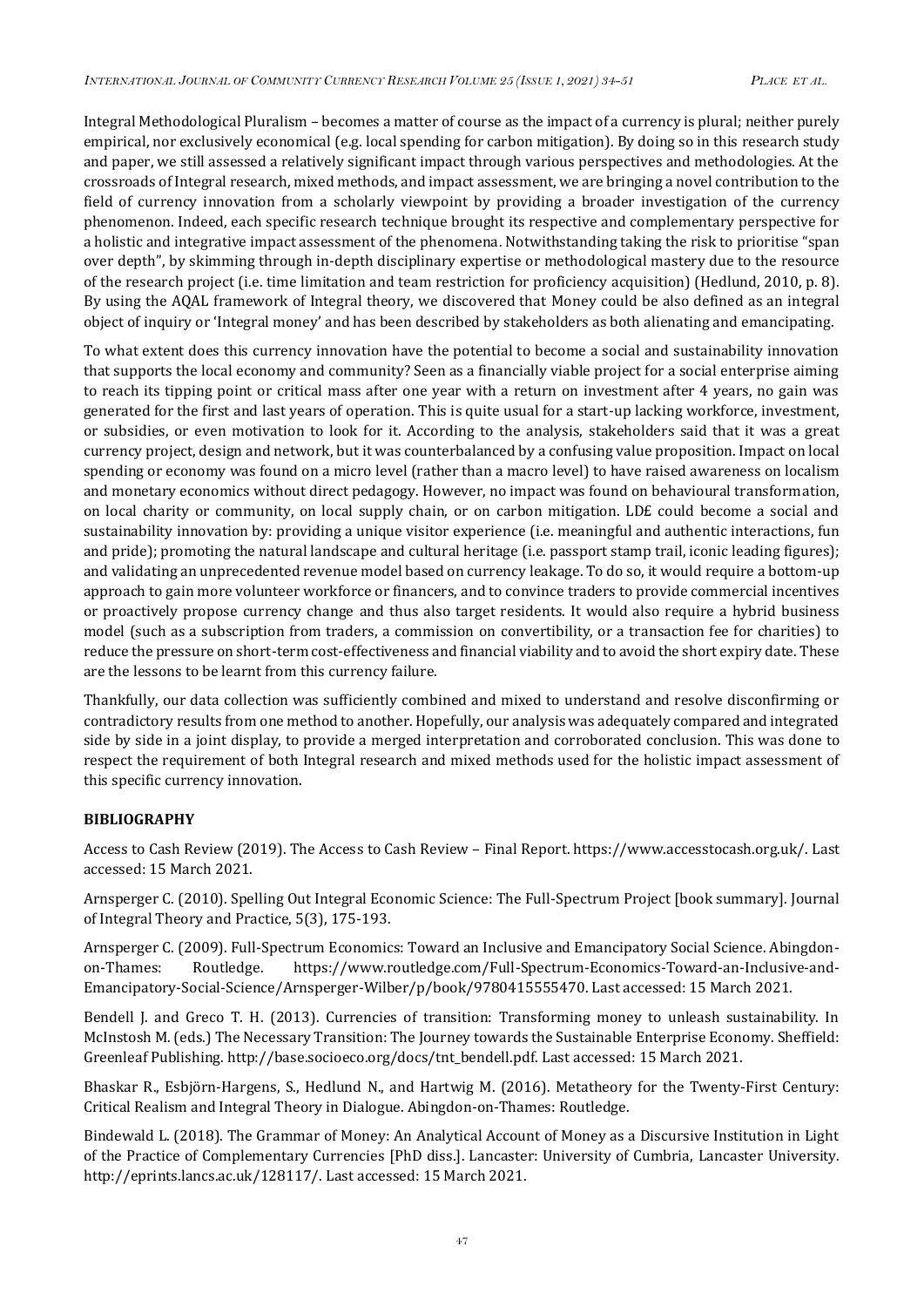Bragg P. C. and Bragg P. (2004). The miracle of fasting: proven through history of physical, mental and spiritual rejuvenation. Santa Barbara: Health Science.

BRC (British Retail Consortium) (2015). Payment Survey 2015. https://brc.org.uk/media/103007/brc-paymentssurvery-2015.pdf. Last accessed: 15 March 2021.

Carbon Independent (2019). Emissions from bus travel. https://www.carbonindependent.org/20.html. Last accessed: 15 March 2021.

Cardiff University (2019). Lake District Pound: A Tool for Strengthening the Local Economy? [questionnaire methodology with visitors, residents and traders in the Lake District] [personal communication in March 2019]. Cardiff: Cardiff University [unknown author(s)].

Chevalier J. M. and Buckles D. J. (2013). Participatory Action Research: Theory and Methods for Engaged Inquiry. Abingdon-on-Thames: Routledge.

CLES (Center for Local Economic Strategies) apud The Guardian (2013). How independent retailers are battling to save Britain's high streets. https://www.theguardian.com/money/2013/jul/04/independent-retailers-fightingback-high-streets. Last accessed: 15 March 2021.

Creswell J. W. and Plano Clark V. L. (2018). Designing and conducting mixed methods research [Third Edition]. Thousand Oaks: SAGE Publications.

Cumbria Tourism (2017). Cumbria Tourism: Latest Tourism Research Newsletter. https://www.cumbriatourism.org/wp-content/uploads/2017/06/Cumbria-Tourism-Research-Newsletter-June-2017.pdf. Last accessed: 15 March 2021.

Dittmer K. (2013). Local currencies for purposive degrowth? A quality check of some proposals for changing moneyas usual. Journal of Cleaner Production, 54, 3-13. http://dx.doi.org/10.1016/j.jclepro.2013.03.044. Last accessed: 15 March 2021.

Dodds F., Donoghue D., and Roesch J. L. (2016). Negotiating the Sustainable Development Goals: A transformational agenda for an insecure world. Abingdon-on-Thames: Routledge.

Ecometrica (2011). A one tonne carbon tree. https://ecometrica.com/assets/one\_tonne\_carbon\_tree\_discussion\_paper\_3.pdf. Last accessed: 15 March 2021.

Edme-Sanjurjo D., Fois-Duclerc M., Lung Y., Milanesi J., and Pinos F. (2020). The Eusko's trajectory. Hypotheses to understand the success of the complementary local currency of the Northern Basque Country. International Journal of Community Currency Research, 24(2), 14-29. http://dx.doi.org/10.15133/j.ijccr.2020.009. Last accessed: 15 March 2021.

Ellis C., Adams T. E., and Bochner A. P. (2010). Autoethnography: An Overview. Forum Qualitative Sozialforschung / Forum: Qualitative Social Research, 12(1), Art. 10.

Esbjörn-Hargens S. (2006). Integral Research: A Multi-Method Approach to Investigating Phenomena. Constructivism in the Human Sciences, 11(1), 88-116.

Fond G., MacGregor A., Leboyer M., and Michalsen A. (2013). Fasting in mood disorders: Neurobiology and effectiveness. A review of literature. Psychiatry Research, 209(3), 253-258. https://doi.org/10.1016%2Fj.psychres.2012.12.018. Last accessed: 15 March 2021.

FRBSL (Federal Reserve Bank of St. Louis) (2019). M3 for the United Kingdom. https://fred.stlouisfed.org/series/MABMM301GBA189S. Last accessed: 15 March 2021.

Garfinkel H. (1984). Studies in Ethnomethodology. Cambridge: Polity Press.

Guest G., MacQueen K., and Namey E. (2012). Applied thematic analysis. Thousand Oaks: SAGE Publications.

Hashem Pesaran M. (1987). Econometrics. The New Palgrave: A Dictionary of Economics, 2, 8-22.

Hedlund N. (2010). Integrally researching integral research: Enactive perspectives on the future of the field. Journal of Integral Theory and Practice, 5(2), 1-30.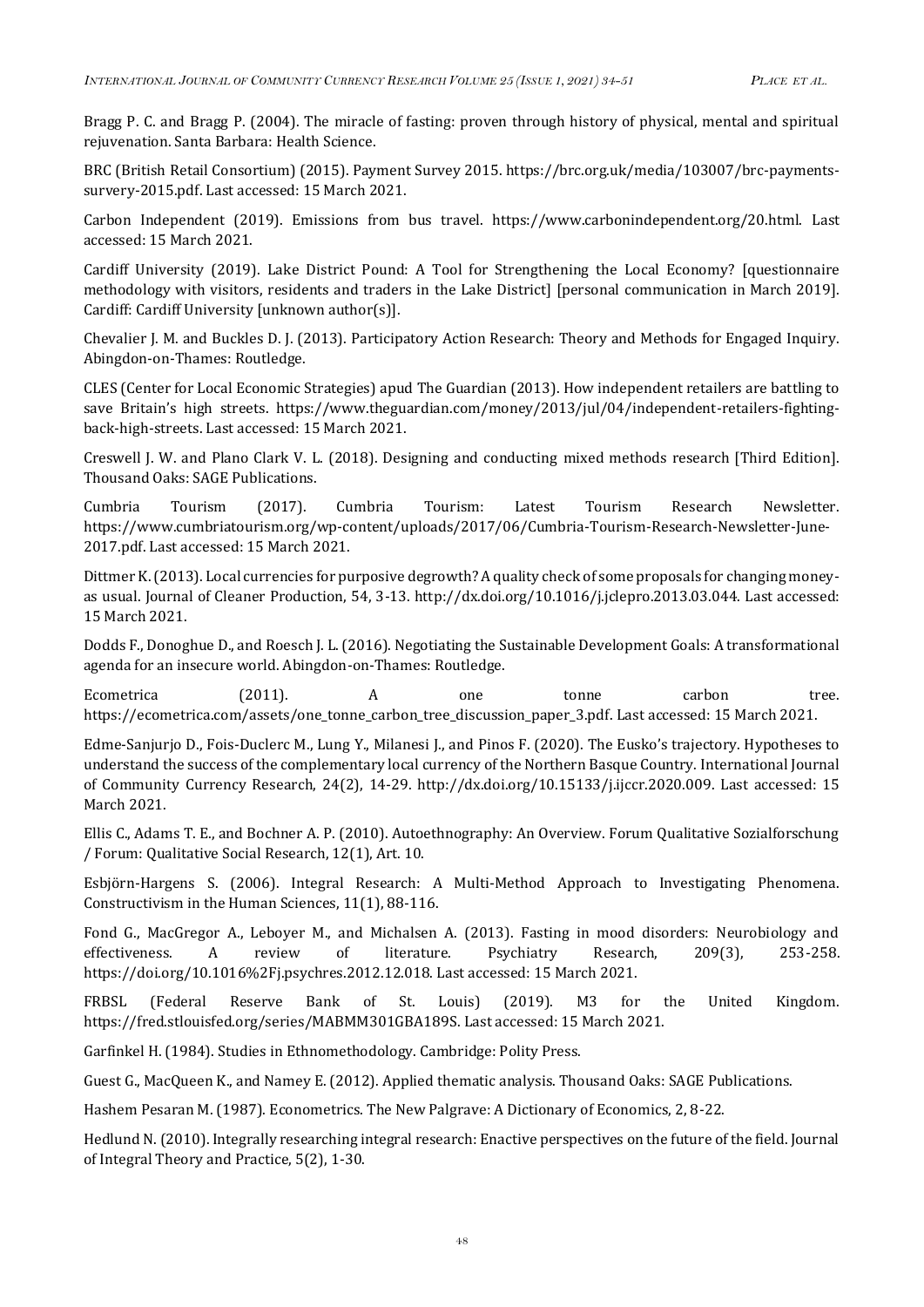Hochachka G. (2009). Depth and dynamism of integral applications in international development. Journal of Integral Theory and Practice, 4(2), 125-150.

Hochachka G. (2008). Case studies in integral approaches in international development: An integral research project. Journal of Integral Theory and Practice, 3(2), 58-108.

IMA (Independent Money Alliance) (2021). Bristol Pound: The Past and the Future [roundtable presentation]. Presentation presented at the informal Bristol Pound Roundtable of 2021. Bristol: Bristol Pound, 21 March 2021. https://bristolpound.org/ima/. Last accessed: 15 March 2021.

IMA (Independent Money Alliance) (2018). Bristol Pound Roundtable: The Future of Complementary Currency [roundtable proceedings]. Report presented at the formal Bristol Pound Roundtable of 2018. Bristol, Engine Shed: Bristol Pound, Friends Provident Foundation, 31 October 2018. https://bristolpound.org/ima/. Last accessed: 15 March 2021.

IMF (International Monetary Fund) (2019). World Economic and Financial Surveys: World Economic Outlook Database. https://www.imf.org/external/pubs/ft/weo/2019/01/weodata/index.aspx. Last accessed: 15 March 2021.

Kusago T. and Nishibe M. (2018). Community dock: a new approach for altering institutions. Evolutionary and Institutional Economics Review, 15, 431-459. https://doi.org/10.1007/s40844-018-0108-7. Last accessed: 15 March 2021.

Lafferty S. and Place C. (2019). Pathways to Sustainability in Social and Solidarity Economy Organisations: Lessons Learned from Local Change Processes towards the Sustainable Development Goals [working paper]. Geneva: United Nations Inter-Agency Task Force on Social and Solidarity Economy. http://unsse.org/wpcontent/uploads/2019/06/131\_Lafferty\_Pathways-to-Sustainability\_En.pdf;

https://knowledgehub.unsse.org/knowledge-hub/pathways-to-sustainability-in-social-and-solidarity-economyorganisations-lessons-learned-from-local-change-processes-towards-the-sustainable-development-goals/. Last accessed: 15 March 2021.

LDF (Lake District Foundation) (2018). Tree Planting at Mardale Common, Haweswater. https://www.lakedistrictfoundation.org/tree-planting-at-mardale-common-haweswater/. Last accessed: 15 March 2021.

LDNPA (Lake District National Park Authority) (2017). Lake District facts and figures. http://www.lakedistrict.gov.uk/aboutus/media-centre/quick-guide/factsandfigures; http://www.lakedistrict.gov.uk/learning/factstourism. Last accessed: 15 March 2021.

LDNPP (Lake District National Park Partnership) (2019). Management Plan and actions 2015-2020. Kendal: Lake District National Park Authority. https://www.lakedistrict.gov.uk/caringfor/lake-district-national-parkpartnership. Last accessed: 15 March 2021.

LDP (Lake District Pound) (2018). Impact Report [advisory report]. Staveley: The Lake District Currency Project.

Le Farinet (2019). Le projet du Farinet se termine [The Farinet project ends]. https://www.lefarinet.ch/. Last accessed: 15 March 2021.

Lietaer B. (2010). Full-Spectrum Economics: A Book Review [book review]. Journal of Integral Theory and Practice, 5(3), 194-196.

Lietaer B., Arnsperger C., Goerner S., and Brunnhuber S. (2012). Money and Sustainability: The Missing Link. Dorset: Triarchy Press. https://www.triarchypress.net/money-and-sustainability.html. Last accessed: 15 March 2021.

Marshall P. (2012). The Meeting of Two Integrative Metatheories. Journal of Critical Realism, 11(2), 188-214. https://doi.org/10.1558/jcr.v11i2.188. Last accessed: 15 March 2021.

Martin J. A. (2008). Integral Research as a Practical Mixed-Methods Framework: Clarifying the Role of Integral Methodological Pluralism. Journal of Integral Theory and Practice, 3(2), 155-164.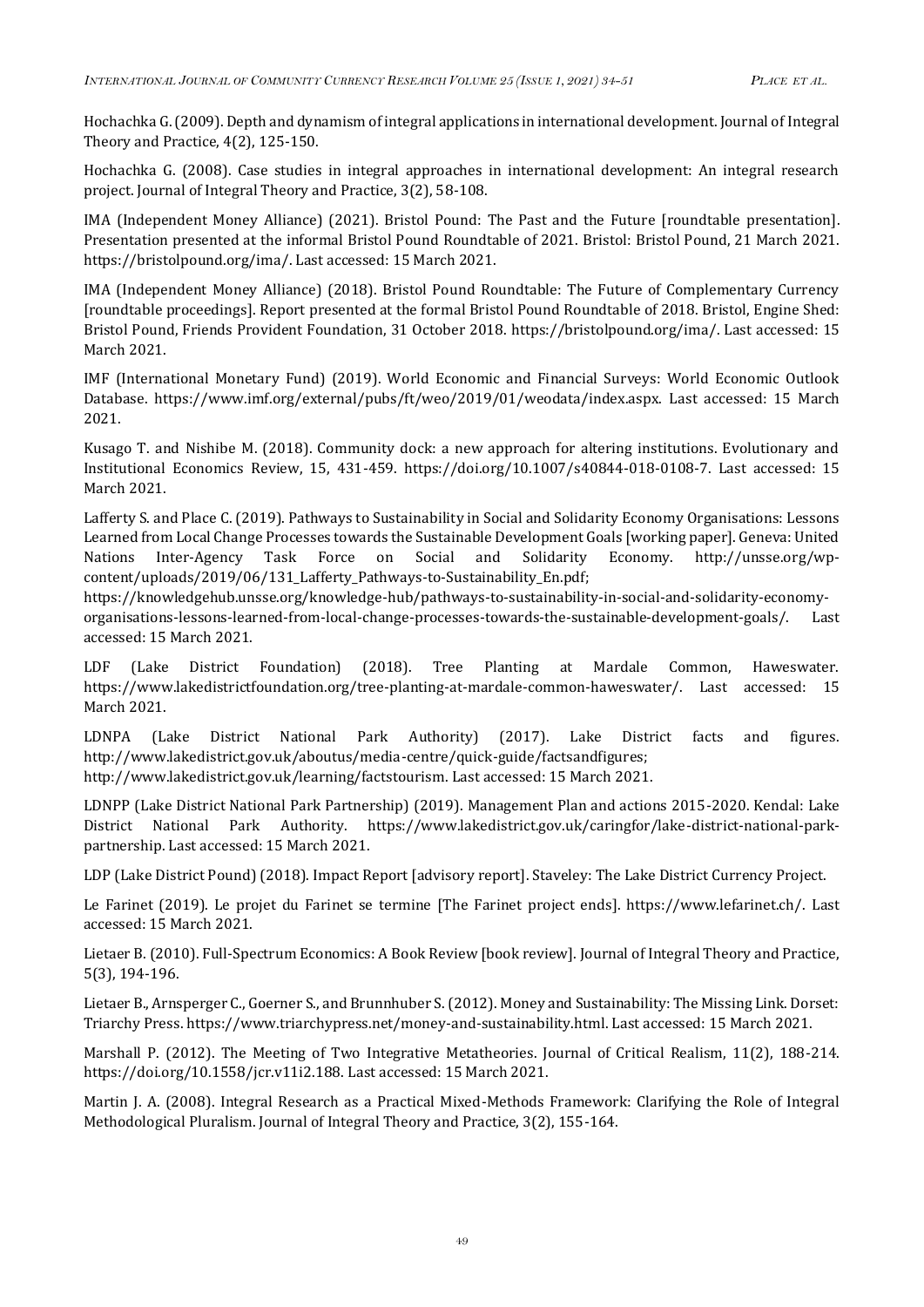Michel A. and Hudon M. (2015). Community currencies and sustainable development: a systematic review. Ecological Economics, 116, 160-171. http://dx.doi.org/10.1016/j.ecolecon.2015.04.023. Last accessed: 15 March 2021.

Montuori A. (2013). Complex Thought: An Overview of Edgar Morin's Intellectual Journey [resource paper]. San Francisco: MetaIntegral Foundation [Integral Research Center].

Moulaert F. and Ailenei O. (2005). Social Economy, Third Sector and Solidarity Relations: A Conceptual Synthesis from History to Present. Urban Studies, 42 (11), 2037-2053. https://doi.org/10.1080%2F00420980500279794. Last accessed: 15 March 2021.

Naqvi M. and Southgate J. (2013). Banknotes, local currencies and central bank objectives. Bank of England: Quarterly Bulletin 2013 Q4. https://www.bankofengland.co.uk/quarterly-bulletin/2013/q4/banknotes-localcurrencies-and-central-bank-objectives. Last accessed: 15 March 2021.

National Parks (2014). National Park facts and figures. https://nationalparks.uk/students/whatisanationalpark/factsandfigures. Last accessed: 15 March 2021.

Place C. (2021). Virtuous Money: An Integrative (R)Evolution of Values, Collaborations, Behaviours and Beliefs [doctoral thesis, provisional title]. Lancaster: University of Cumbria, Lancaster University [forthcoming].

Place C. (2018). Impact assessment of monetary innovation: sustainability with existing frameworks and integral approach. International Journal of Community Currency Research, 22(1), 75-88. http://dx.doi.org/10.15133/j.ijccr.2018.007. Last accessed: 15 March 2021.

Place C. (2011). Financing the architects of complementary currencies transition [conference proceedings]. Paper presented at the 1st International Congress Biennial of the Research Association on Monetary Innovation and Community and Complementary Currency System: "Thirty years of community and complementary currencies – what next?". Lyon: École normale supérieure de Lyon, 16-18 February 2011. http://sdocument.ish-lyon.cnrs.fr/ccconf/conferences.ish-lyon.cnrs.fr/index.php/cc-conf/2011.html. Last accessed: 15 March 2021.

Place C. and Bendell J. (2019). The Lake District Pound, a Holistic Impact Assessment? Using Integral Research Methods to Study a Currency Innovation [conference proceedings]. Paper presented at the 5th International Congress Biennial of the Research Association on Monetary Innovation and Community and Complementary Currency Systems: "Going Digital? New possibilities of Digital-Community Currency Systems". Hida-Takayama: Senshu University, Japan Association for Evolutionary Economics, 11-15 September 2019. https://sites.google.com/view/ramics-2019-takayama/program/academic-conference. Last accessed: 15 March 2021.

Place C. and Bindewald L. (2015). Validating and improving the impact of complementary currency systems through impact assessment frameworks. International Journal of Community Currency Research, 19(D), 152-164. http://dx.doi.org/10.15133/j.ijccr.2015.015. Last accessed: 15 March 2021.

Seyfang G. and Longhurst N. (2013). Growing green money? Mapping community currencies for sustainable development. Ecological Economics, 86, 65-77. http://dx.doi.org/10.1016/j.ecolecon.2012.11.003. Last accessed: 15 March 2021.

Shaik P. v. (2016). Guides for Integral Informed Practitioners. Integral Mentors, Integral Without Borders. https://fr.slideshare.net/PauljvsSS/guides-for-integral-informed-practitioners-1-basic ; https://www.pinterest.com/pin/495184921499337115. Last accessed: 15 March 2021.

Stagecoach Bus (2019). Cumbria and North Lancashire Annual Report. https://www.stagecoachbus.com/about/cumbria-and-north-lancashire. Last accessed: 15 March 2021.

Tashakkori A. and Teddlie C. (1998). Mixed methodology: Combining qualitative and quantitative approaches. Thousand Oaks: SAGE Publications.

Tetlow G. (2017). Cash is still king despite rise of contactless payment. Financial Times. https://www.ft.com/content/a9bbaf6e-504d-11e7-a1f2-db19572361bb. Last accessed: 15 March 2021.

The BID Directory (2019). The BID Directory. https://thebiddirectory.co.uk/loc/cumbria/. Last accessed: 15 March 2021.